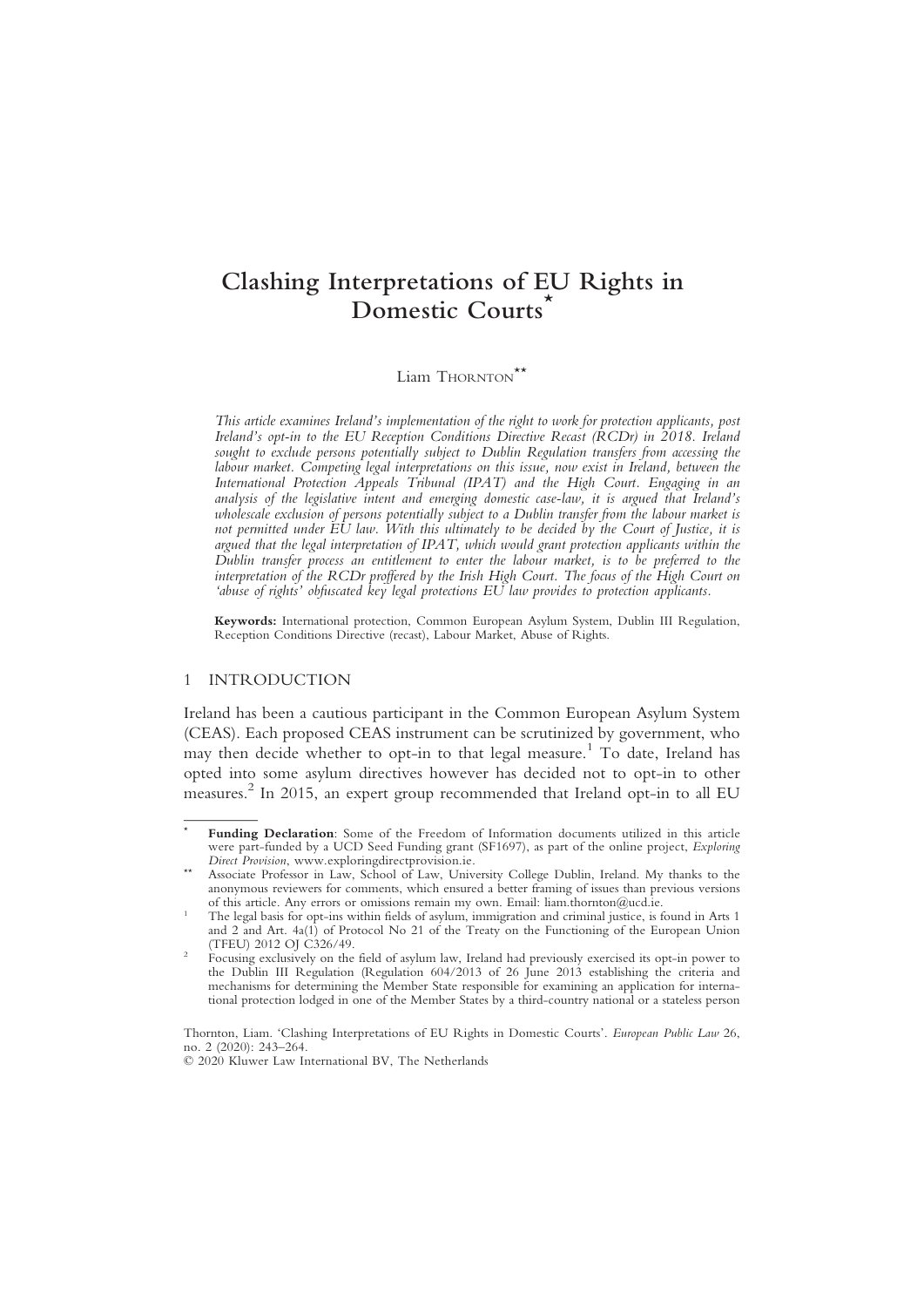asylum directives 'unless clear and objectively justifiable reasons can be advanced not to'. <sup>3</sup> However, this recommendation has not been followed through by the government. The only opt-in exercised to date by Ireland on measures it did not opt-in to initially, has been the Reception Conditions Directive Recast 2013 (RCDr 2013).<sup>4</sup> The immediate reason for opt-in, was not due to the recommendation of the expert group, but rather was due to a decision by the Irish Supreme Court, N.H.V. v Minister for Justice.<sup>5</sup> The Supreme Court in N.H.V. determined that the absolute prohibition on freedom to work for protection applicants breached Irish constitutional rights. This decision of the Irish Supreme Court did not require Ireland to exercise an opt-in to the RCDr  $2013<sup>6</sup>$  It was plausible, given Ireland's cautious approach to Europeanization of domestic asylum law, that it would amend the constitutionally offending domestic legal provision, without reference to European reception norms. However, the decision to opt-in to the RCDr 2013, emerged as the preferred option quite soon after the Supreme Court decision.7 Constitutional formalities for exercising opt-in to the RCDr followed in January 2018.<sup>8</sup> On 30 June 2018, Ireland completed its opt-in and transposition of the RCDr 2013 into domestic law, with the coming into domestic legal force of

<sup>(</sup>recast) 2013 OJ L180/31), along with the Qualification Directive 2004 (Council Directive 2004/83/ EC on minimum standards for the qualification and status of third country nationals or stateless persons as refugees or as persons who otherwise need international protection and the content of the protection granted 2004 OJ L 304/12) and the Procedures Directive 2005 (Council Directive 2005/85/EC of 1 Dec. 2005 on minimum standards on procedures in Member States for granting and withdrawing refugee status 2005 OJ L326/13). Ireland has not opted into the Qualification Directive Recast 2011 (2011 OJ L337/9) nor the Procedures Directive Recast 2013 (2013 OJ L180/60, hereinafter PDr 2013).

Working Group to Report to Government on Improvements to the Protection Process including Direct Provision and Supports to Asylum Seekers (June 2015), at 3.178. The Government had argued before the expert group, that Irish law substantially aligned with EU asylum law, while acknowledging that the State did not want to be bound by time-limits for protection decisions under the PDr 2013, see at 3.174–3.177.

Directive 2013/33/EU of the European Parliament and Council of 26 June 2013 laying down standards for the reception of applicants for international protection (recast) 2013 OJ L180/96 (here-<br>inafter, RCDr 2013).

N.H.V. v. Minister for Justice and Equality [2018]1 Irish Reports (I.R.) 246.<br>For an exploration of the right to work, and other reception rights, for protection applicants prior to Ireland's opt-in, see L. Thornton, A View from Outside the EU Reception Acquis: Reception Rights for Asylum Seekers in Ireland, in The Recast Reception Conditions Directive: Central Themes, Problem Issues, and

This analysis is based upon Freedom of Information (FOI Request No: 156/033/2018) documents the author requested, and outlined fully in L. Thornton, Effective Access to the Irish Labour Market for Asylum Seekers (22 Mar. 2018), https://liamthornton.ie/2018/03/22/effective-access-to-the-irish-labour-mar

ket-for-asylum-seekers/.<br>Article 29.4.7° of the Irish Constitution requires approval of the Oireachtas (Irish Houses of Parliament) to exercise discretionary opt-ins within the EU asylum, immigration and criminal justice fields. The parliamentary processes for approval of Government opt-in to the RCDr was completed on 23 Jan. 2018. See EU Reception Conditions: Motion, Seanad Eireann, 23 Jan. 2018 and EU Reception Conditions: Motion, Dáil Eireann, 23 Jan. 2018. The European Commission were informed of Ireland's opt-in on 24 Jan. 2018, Mr Declan Kelleher, Ireland, to DG of Justice and Home Affairs, Interinstitutional File: 2008/0244 (COD).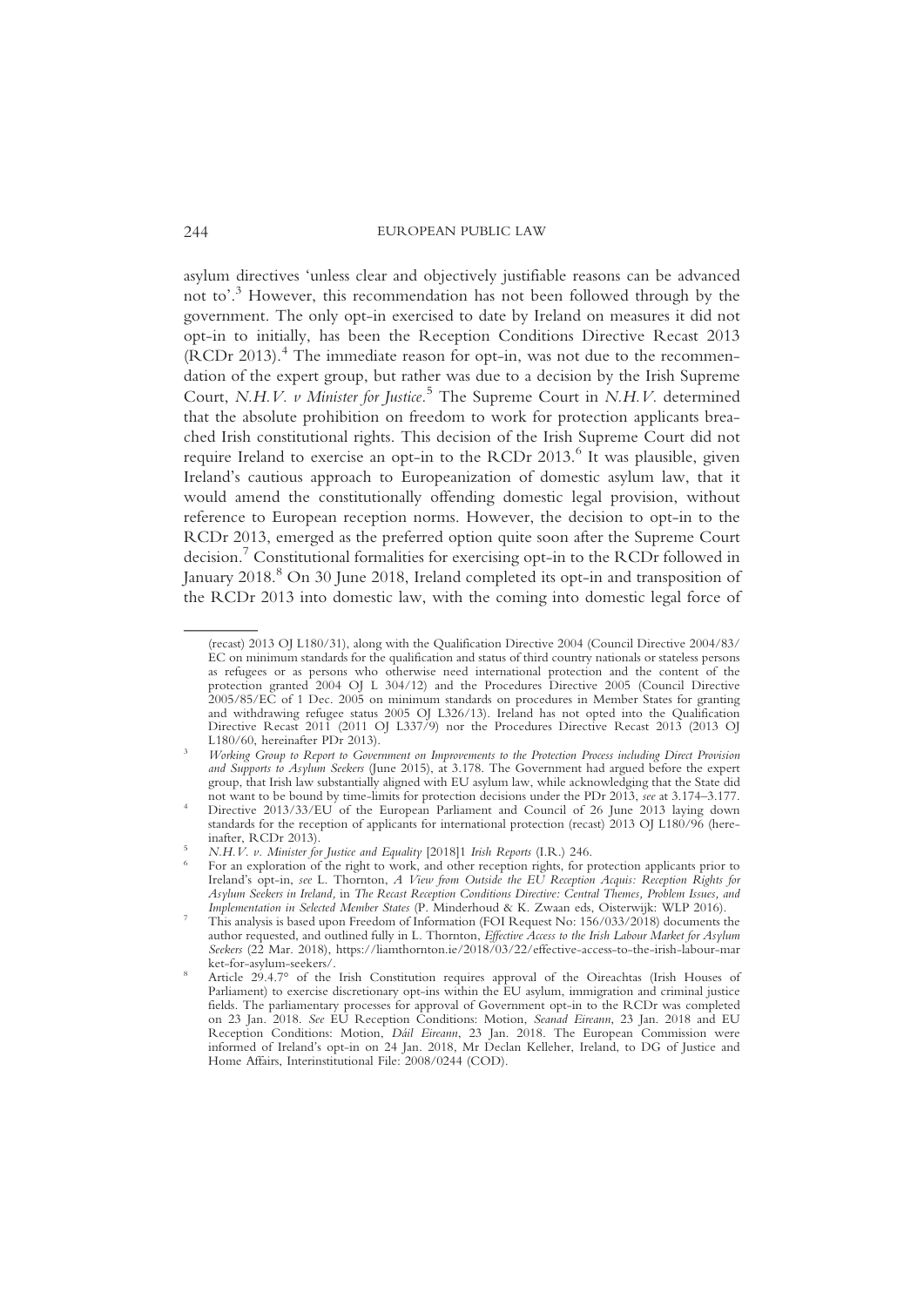the European Communities (Reception Conditions) Regulations 2018 (2018 Regulations).

There is one significant peculiarity within the 2018 Regulations that was bound to eventually require the Irish courts, or the Court of Justice of the European Union (CJEU), to determine whether Ireland had properly transposed the RCDr 2013. The 2018 Regulations created two types of protection applicant. The first type of protection applicant, are those within the substantive status determination process within Ireland, and who have access to all reception rights under the 2018 Regulations. These individuals are referred to as 'applicants' under the 2018 Regulations. The second type of asylum applicant, deemed to be 'recipients' of reception conditions under the 2018 Regulations, are those subject to an unexecuted Dublin transfer order. 'Recipients' of reception conditions under the 2018 Regulations have all the same rights as 'applicants' of reception conditions- with one significant exception- the right to work. With the legality of this to be determined ultimately by the CJEU,<sup>10</sup> it is important to document how this issue arose within Ireland. Ultimately, it is argued that Ireland has failed to properly implement its obligations relating to access to the labour market for protection applicants.

# 2 PROTECTION APPLICANTS ENTERING THE LABOUR MARKET: EU AND IRISH LAW CONTRASTED

#### 2.1 LEGISLATIVE FRAMEWORKS

Article 15(1) RCDr 2013 provides that protection 'applicants' have the right to apply to access the labour market no later than nine months after the making of an international protection application, and where no first instance decision has yet been taken.<sup>11</sup> An 'applicant' is defined in the RCDr 2013 as a person who has made an application for international protection who is awaiting a final decision on this application. Recital 8 of the RCDr 2013 specifically states:

this Directive should apply during all stages and types of procedures concerning applications for international protection, in all locations and facilities hosting applicants and for as long as they are allowed to remain on the territory of the Member States as applicants.

Access to the labour market must be 'effective', <sup>12</sup> however Member States are permitted to allow employers give preference to EU and European Economic Area

European Communities (Reception Conditions) Regulations 2018, S. I. No. 230 of 2018.<br>*KS and MHK* (C-322/19), Irish High Court referral, lodged, 23 Apr. 2019, *R.A.T and D.S.* (C-385/<br>19), International Protection Appeals

Article 15(3) RCDr 2013 provides that access to the labour market is not to be withdrawn during appeals of a negative first instance determination. <sup>12</sup> Article 15(2) RCDr 2013.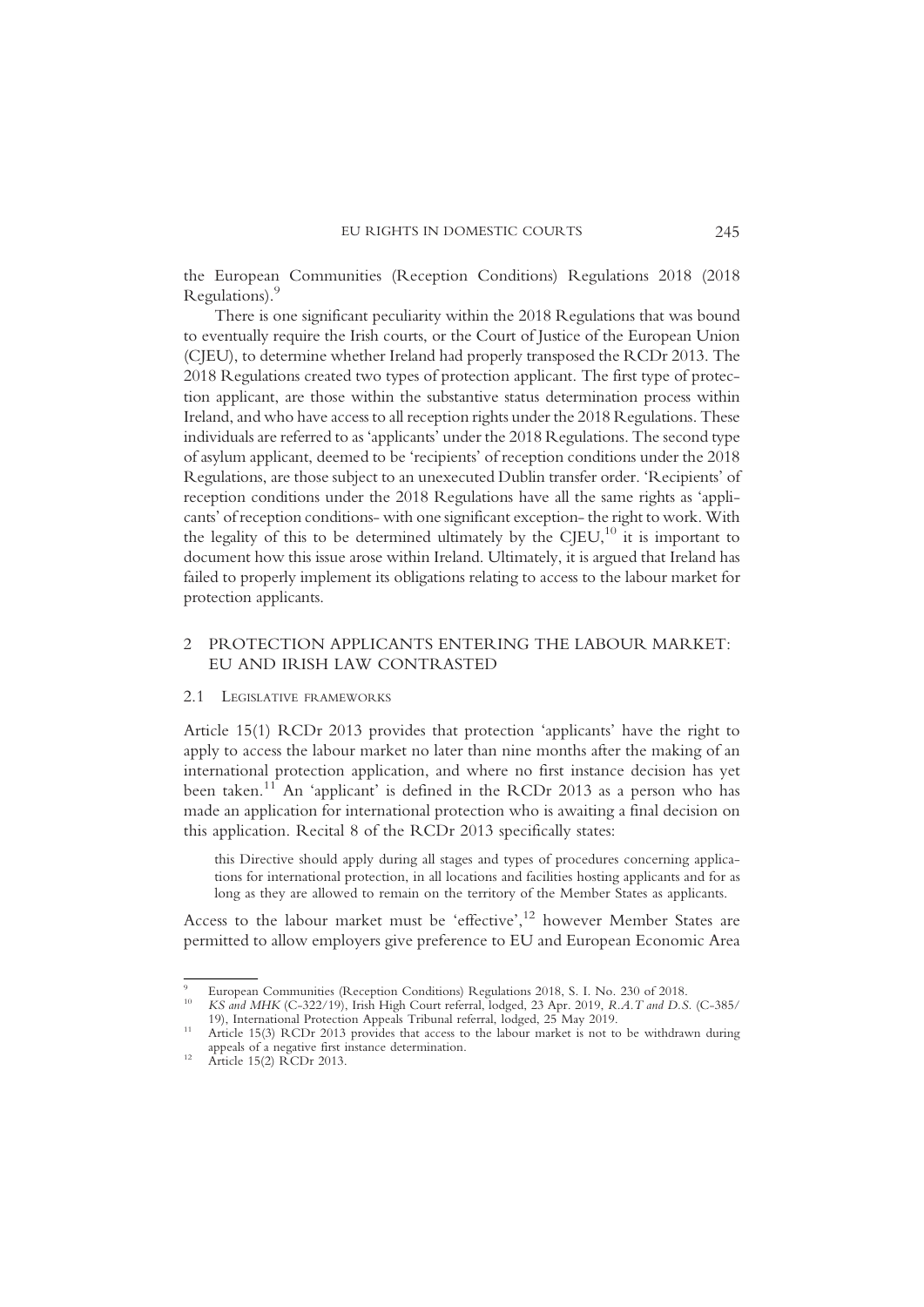nationals and lawfully residing third country nationals in hiring. By virtue of Article 27 RCDr 2013, protection applicants must be able to appeal initial decisions relating to refused access to the labour market to a 'judicial authority'. 13 In order to ensure access to justice, where necessary, free representation must be provided to applicants to challenge initial refusals before a judicial authority.<sup>14</sup>

'Applicants' for the purposes of the 2018 Regulations are defined as persons who have been accepted into the Irish system for substantive determination of a refugee or subsidiary protection claim.<sup>15</sup> Applicants may be granted permission to enter the Irish labour market where, a first instance status determination decision has not been taken within nine months from the date of the protection application.<sup>16</sup> If meeting these core legal requirements, then permission<sup>17</sup> to enter the labour market, as an employee,  $^{18}$  or self-employed person,  $^{19}$  is granted for a renewable period of six months.<sup>20</sup> The permission ceases once a final decision is reached on the applicant's international protection claim, where this is not subject to an appeal to a court.<sup>21</sup> Where an applicant no longer proceeds with her protection application, her permission to enter the labour market ceases. <sup>22</sup> Permission to enter the labour market can be denied where the delay in first instance decision making can be attributed, in whole, or in part, to the applicant.<sup>23</sup> The concept of attributable delay is not specified within the RCDr 2013. The 2018 Regulations do specify what an attributable delay can include. First, where an applicant fails to make reasonable efforts to establish her identity.<sup>24</sup> Second, without reasonable excuse, an applicant is deemed to have delayed the processing of her international protection application.<sup>25</sup> Third, where the applicant is 'otherwise failing to comply with an obligation under an enactment' relating to her

<sup>&</sup>lt;sup>13</sup> Article 26(1) RCDr 2013.<br><sup>14</sup> Article 26(2) RCDr 2013. This requirement may be limited in relation to applicants who have their own resources to fund such a review, or may be limited by the State where an applicant's challenge has limited chance of success, *see* generally Art. 26(3) and Art. 26(4) RCDr 2013.

<sup>&</sup>lt;sup>15</sup> Regulation 2 of the 2018 Regulations. This includes applicants who are under eighteen years, *see* Regulation 16 of the 2018 Regulations.

<sup>&</sup>lt;sup>16</sup> Regulation 11(4)(a) of the 2018 Regulations.<br><sup>17</sup> The administrative form that must be completed by the protection applicant can be found in Sch. 3 of

the 2018 Regulations.<br><sup>18</sup> See also Sch. 6 of the 2018 Regulations which in essence prohibits public sector employment. This restriction, as per Regulation 13 of the 2018 Regulations, must be kept under review.

Regulation  $11(10)$  of the 2018 Regulations excludes a self-employed protection applicant from hiring any other person.

<sup>&</sup>lt;sup>20</sup> Regulation 11(5) and Regulation 11(8) of the 2018 Regulations. Renewals at six-month intervals are required by the applicant, *see* Regulation 11(8) of the 2018 Regulations.<br>
<sup>21</sup> Regulation 11(5)(b)(ii)(I) of the 2018 Regulations.<br>
<sup>22</sup> Regulation 11(5)(b)(iii)(II) of the 2018 Regulations.<br>
<sup>23</sup> Regulation 11(4)(b) of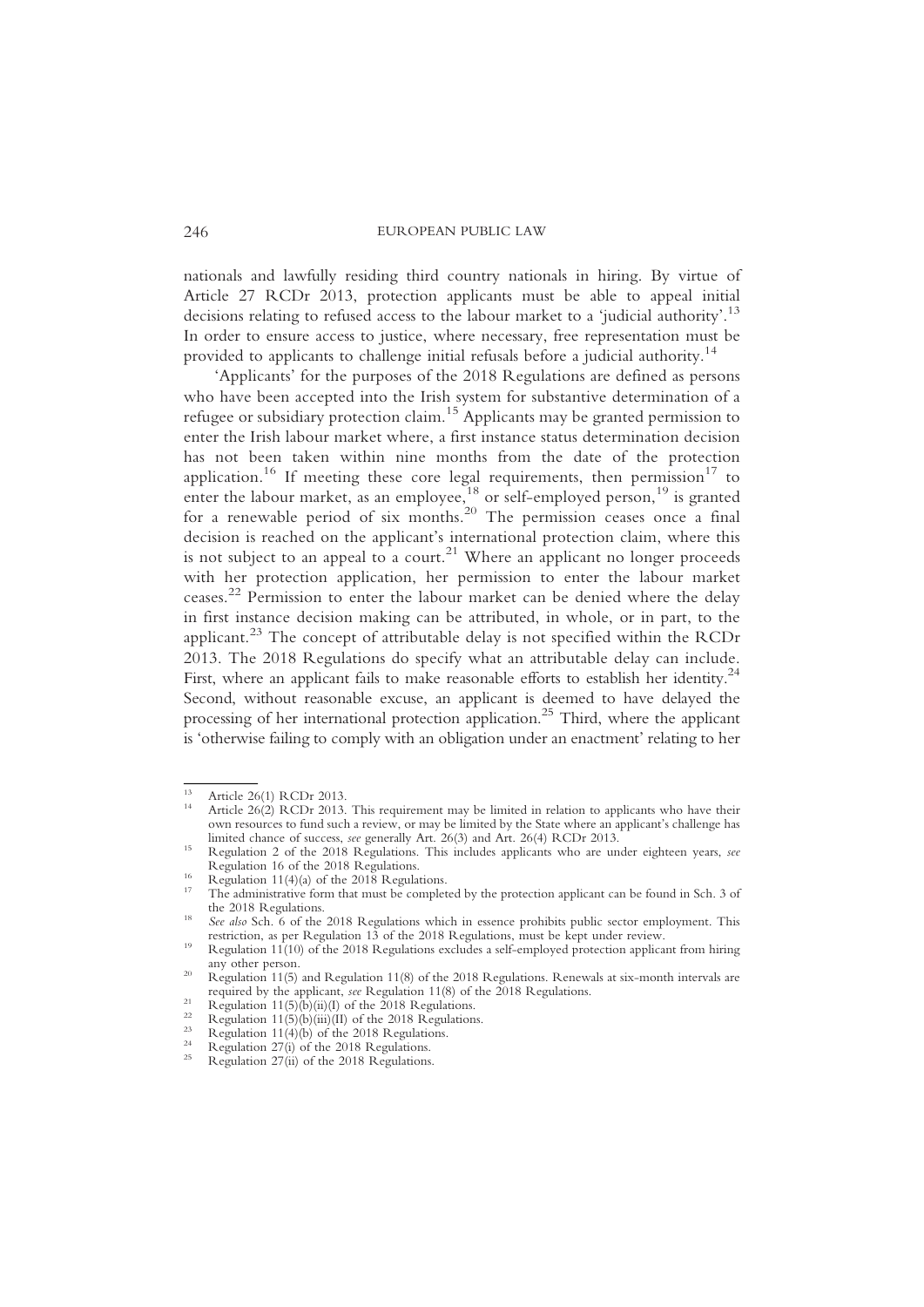international protection application.<sup>26</sup> As regards this third ground, when read with the core primary legislation on status determination, the International Protection Act 2015, this could include where an applicant has not submitted all documentation relevant to her application as soon as reasonably practicable and a failure to co-operate with her application assessment, without adequate justification for not attending interviews or not otherwise engaging with the status determination body, on first instance or on appeal. $^{27}$ 

Where a protection applicant is refused access to the labour market, she may request a review of that decision from a review officer in the Department of Justice and Equality.<sup>28</sup> A review officer may affirm, modify or set aside the initial refusal.<sup>29</sup> Post this review, where a protection applicant is not granted permission to enter the labour market, she can appeal the review officer refusal within ten working days to the International Protection Appeals Tribunal (IPAT).<sup>30</sup> A designated Tribunal Member,<sup>31</sup> will usually make a decision on the basis of paper submissions received from the person appealing the decision of the review officer, $32$  as well as on the stated grounds for refusal of permission to enter the labour market proffered by the review officer.<sup>33</sup> The Tribunal Member may affirm or set aside the determination of the review officer.<sup>34</sup> Focusing on Ireland's decision to create two forms of protection applicant, the preparatory legislative materials for the Reception Conditions Directive 2003 (RCD 2003) and the RCDr 2013, clearly establish that EU law only ever considered there to be one type of protection applicant.

<sup>&</sup>lt;sup>26</sup> Regulation 27(ii) of the 2018 Regulations.<br><sup>27</sup> Section 27 of the International Protection Act 2015.<br><sup>28</sup> Regulation 20(1)(e) of the 2018 Regulations, establishing a right to review a rejection of a labour<br><sup>28</sup> marke

Regulation 20(3) of the 2018 Regulations.<br>Regulation 21 of the 2018 Regulations. A request to make a late appeal may be granted by IPAT, under Regulation 22 of the 2018 Regulations.<br>
31 Regulation 21(3) obliges the Chairperson of IPAT to designate a specified Tribunal Member to

determine appeals, and decisions on appeal by the designated Tribunal Member must be made within fifteen working days of the receipt of an appeal, see Regulation 22(4)(a) of the 2018 Regulations. Concerns raised by the Chairperson regarding the extension of IPAT's remit to include reception conditions are discussed in L. Thornton, Launching the Reception Conditions Regulation Database (25 Nov. 2019), https://exploringdirectprovision.ie/2019/11/25/launching-the-reception-conditions-reg

ulations-decisions-database/.<br>32 The Tribunal Member may, if it is in the interests of justice to do so, require an oral hearing, see<br>Regulation 21(4)(b) of the 2018 Regulations.

Regulation  $21(4)(b)$  of the 2018 Regulations.<br>Regulation 21(5)(a) of the 2018 Regulations.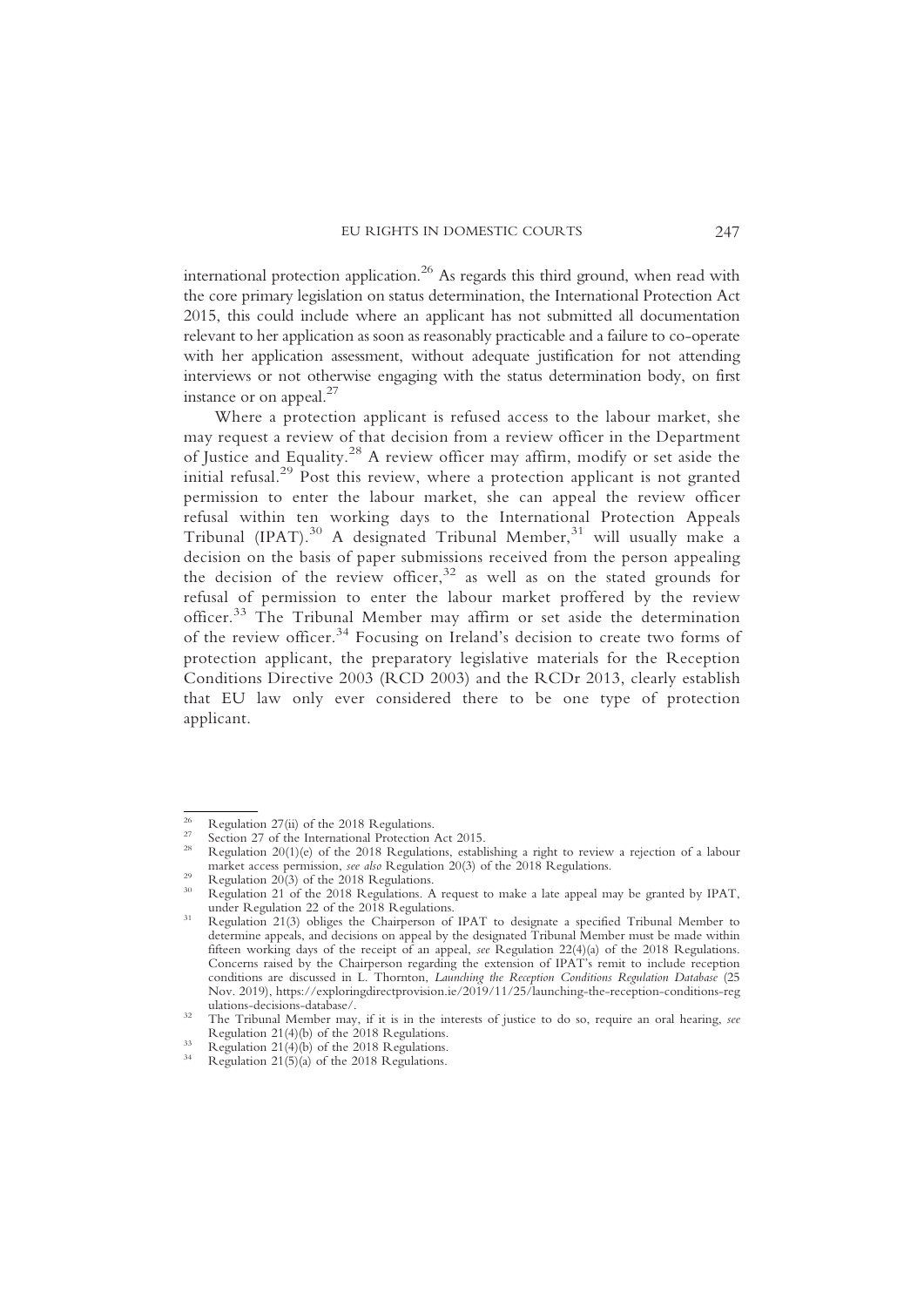#### 2.2 DISCOVERING LEGISLATIVE INTENT

The RCD 2003 sought to regulate access to the labour market for asylum applicants who claimed refugee status.35 The RCD 2003 did not mention the then Dublin Convention that was then the basis for criteria for allocating refugee claims between Member States. So once an asylum applicant claimed refugee status, Article 11(2) RCD 2003 provided:

If a decision at first instance has not been taken within one year of the presentation of an application for asylum and this delay cannot be attributed to the applicant, Member States shall decide the conditions for granting access to the labour market for the applicant.

The Explanatory Memorandum attached to the European Commission's initial proposal on access to the labour market,<sup>36</sup> explicitly stated as regards the right to  $\frac{1}{\sqrt{3}}$  access the labour market,  $\frac{37}{2}$ :

the relevant factor is the length of the procedure, no distinction is made, within the admissibility procedure, between Dublin Convention cases and other cases. The rationale behind this rule does not change according to the specific causes of the length of the procedure when it cannot be directly related to the will of the applicant for asylum.

The RCD 2003 did not contain common rules relating to the meaning of a delay 'attributed to the applicant'. Yet, did contain specific measures relating to the withdrawal or reduction of reception conditions.<sup>38</sup> There was no specific ground within the Commission proposal<sup>39</sup> nor Article 16 RCD 2003 for withdrawing or reducing reception conditions, where an applicant was subject to potential removal to another EU Member State under the (then) Dublin Convention allocation criteria. The Explanatory Memorandum explicitly stated that the criteria for reduction or withdrawal of reception conditions were 'exhaustive'. This precise issue was not raised in consultations with the Committee of the Regions, $40$  the

Article 2(b) and Art. 2(c) RCD 2003. Persons applying for subsidiary protection only were excluded from benefiting from material reception conditions and access to the labour market under the RCD 2003. Art.  $3(4)$  permitted Member States to apply the RCD 2003 to those within the subsidiary protection process.

Protection protection proposal for a Council Directive laying down minimum standards on the reception of applicants for asylum in Member States 2001 OJ C213E/286, Art. 13. The initial Commission proposal had sought to grant asylum applicants access to the labour market within six months.

European Commission, Explanatory Memorandum on a Proposal for a Council Directive laying down minimum standards on the reception of applicants for asylum in Member States, Document No.

<sup>&#</sup>x27;Reception conditions' are defined in Art. 2(i) RCD 2003 as 'the full set of measures that Member States grant to asylum seekers' under the RCD 2003. This includes access to the labour market.

European Commission, Explanatory Memorandum on a Proposal for a Council Directive laying down minimum standards on the reception of applicants for asylum in Member States, Document No.

Opinion of the Committee of the Regions on the Proposal for a Council Directive laying down minimum standards on the reception of applicants for asylum in Member States 2002 OJ C48/63. The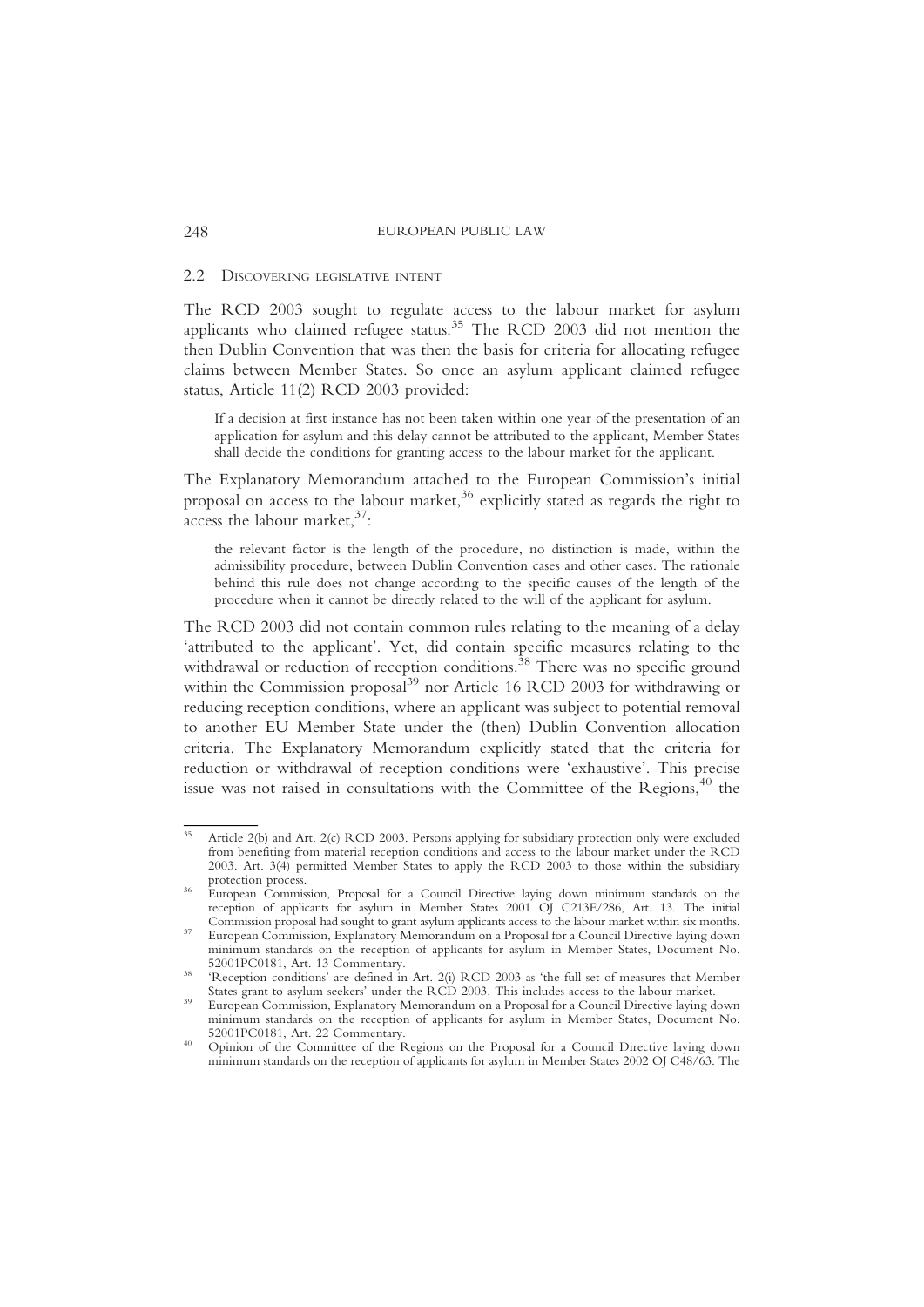Economic and Social Committee<sup>41</sup> or the European Parliament.<sup>42</sup> Therefore, as adopted, the RCD 2003 only envisaged one type of 'asylum applicant', whose reception conditions would be met in the Member State they were present in, regardless of whether the applicant was placed within a substantive status determination procedure or was subject to a potential Dublin removal. This interpretation, based on preparatory legislative materials, was ultimately confirmed in the case of Cimade and Gisti in September 2012.<sup>43</sup> In Cimade, French law purported to deny asylum applicants subject to Dublin removal procedures access to reception conditions.<sup>44</sup> The Court of Justice noted that the scope of the RCD 2003 included all persons who made an application for asylum, as per Article 2 and Article 3 RCD 2003.<sup>45</sup> The Court of Justice held that,<sup>46</sup>:

No provision can be found in the directive such as to suggest that an application for asylum can be regarded as having been lodged only it if is submitted to the authorities of the Member State responsible for the examination of that application.

The Court of Justice held that Dublin procedures do not begin to operate until an application for asylum was lodged.<sup>47</sup> The object and purpose of the RCD 2003, being to protect fundamental human rights,<sup>48</sup> meant that as long as an asylum applicant was on the territory of a Member State, that particular Member State was responsible for adhering to reception rights for that asylum applicant.<sup>49</sup> The Court of Justice recognized that in spite of the time limits established under the Dublin system for take back or take charge requests to be fulfilled, 'a temporary stay by the asylum seeker in the territory of the requesting Member State may stretch to a very long period'.<sup>50</sup> The Court of Justice concluded that the EU asylum acquis only ever acknowledged one type of asylum applicant.<sup>51</sup> The only grounds for

Committee of the Regions agreed with the six month period post application, although felt the wording of the Commission's proposal needed to be amended to strengthen this right, at 1.7.

Opinion of the Committee of the Regions on the Proposal for a Council Directive laying down

minimum standards on the reception of applicants for asylum in Member States 2002 OJ C48/14.<br><sup>42</sup> Report on the Proposal for a Council directive laying down minimum standards on the reception of applicants for asylum in Member States (COM(2001) 181) A5-0112/2002, 25 Apr. 2002. The Parliament did recommend reducing the period of access to the labour market to four months.

Case C-179/11, CIMADE and Groupe d'information et de soutien des immigrés (GISTI) v. Ministre de l'intérieur, de l'outre-mer, des collectivités territoriales et de l'immigration, ECLI:EU:C:2012:594 (herinafter,

CIMADE, supra n. 43, at 36.<br>Ibid., at 38. This corresponded to the definition of application for asylum under Art. 2(c) of the Dublin<br>Regulation 2003.

<sup>&</sup>lt;sup>46</sup> CIMADE, supra n. 43, at 40.<br>
<sup>47</sup> Ibid., at 41.<br>
<sup>48</sup> Ibid., at 42.<br>
<sup>49</sup> Ibid., at 61.<br>
<sup>50</sup> Ibid., at 45.<br> *See* analysis of definition of applicant under the RCD 2003. Dublin Regulation 2000 and Procedures Directive 2005, CIMADE, supra n. 43, at 44-49.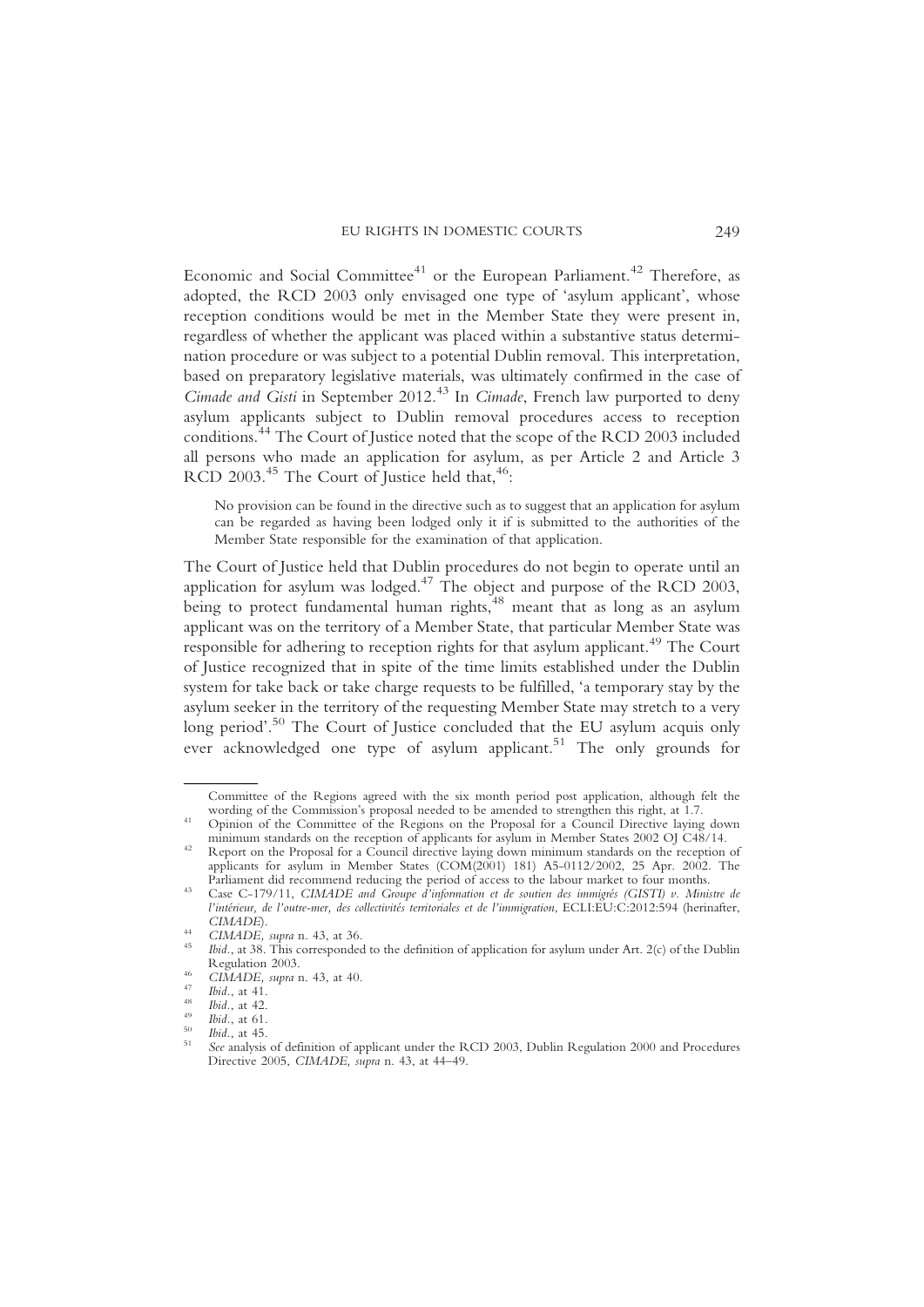withdrawal of reception rights were as set down in Article 16 RCD 2003, which did not permit withdrawal (or reduction) of reception rights due to an applicant being subject to Dublin removal procedures.<sup>52</sup> Although the specific factual matrix in Cimade related to material reception conditions, the entirety of the decision was framed as relating to all reception conditions that applicants were entitled to under the RCD  $2003$ .<sup>5</sup>

From 2008 to 2013, discussions occurred between the Commission, Council and Parliament regarding the RCDr, resulted in a number of proposals for the recast directive. The Commission Staff Working Document from 2008, explaining the need for a recast, made it exceptionally clear that all asylum seekers benefitted from all reception rights under the RCD 2003, including persons subject to Dublin procedures.<sup>54</sup> The Working Document noted that three Member States sought to exclude applicability where asylum seekers were subject to Dublin procedures.<sup>55</sup> In discussing the scope of applicability to all asylum seekers, including those subject to Dublin procedures, the Commission Staff Working Document stated categorically that 'reception conditions must be available to all areas hosting asylum seekers including detention centres and to all types of procedures including Dublin II cases'. <sup>56</sup> The Commission's 2011 further proposal continued to ensure that at all stages of the process for applying for international protection, including within Dublin procedures, reception rights were guaranteed.<sup>57</sup> The European Parliament,<sup>58</sup> Committee of the Regions,<sup>59</sup> the Economic and Social

<sup>&</sup>lt;sup>52</sup> CIMADE, supra n. 43, at 8 & 57.<br><sup>53</sup> See e.g. Ibid., at 36, where the Court of Justice refers more broadly to 'reception conditions', which per Art. 2(i) RCD 2003 refers to all reception rights under the Directive. This clearly encompasses right to enter the labour market. For an analysis of the impact of the CIMADE decision in select EU Member States, see ECRE, Preliminary Deference: The impact of judgments of the Court of Justice of the EU in cases X.Y.Z., A.B.C. and Cimade and Gisti on national law and the use of the EU Charter of Fundamental

Rights (Mar. 2017), at 53–63. <sup>54</sup> Commission Staff Working Document accompanying the Proposal for a Directive of the European Parliament and of the Council laying down minimum standards for the reception of asylum seekers: Impact assessment COM(2008) 815 final.<br>Commission Staff Working Document accompanying the Proposal for a Directive of the European

Parliament and of the Council laying down minimum standards for the reception of asylum seekers:<br>Impact assessment COM(2008) 815 final, at 18 & 43.

Commission Staff Working Document accompanying the Proposal for a Directive of the European Parliament and of the Council laying down minimum standards for the reception of asylum seekers:<br>Impact assessment COM(2008) 815 final, at 40.

Amended proposal for a Directive of the European Parliament and of the Council laying down minimum standards for the reception of asylum seekers COM(2011) 320 final, Art. 3.

Committee on Civil Liberties, Justice and Home Affairs, Report on the proposal for a directive of the European Parliament and of the Council laying down minimum standards for the reception of asylum seekers (recast) (2008/0244(COD)), at 20 and European Parliament legislative resolution of 7 May 2009 on the proposal for a directive of the European Parliament and of the Council laying down<br>minimum standards for the reception of asylum seekers (recast) [2010] OI 212E/51. Art. 3.

minimum standards for the reception of asylum seekers (recast) [2010] OJ 212E/51, Art. 3.<br><sup>59</sup> Committee of the Regions, Opinion of the Committee of the Regions on 'The future Common European Asylum System II' [2010] OJ C79/11, at 14.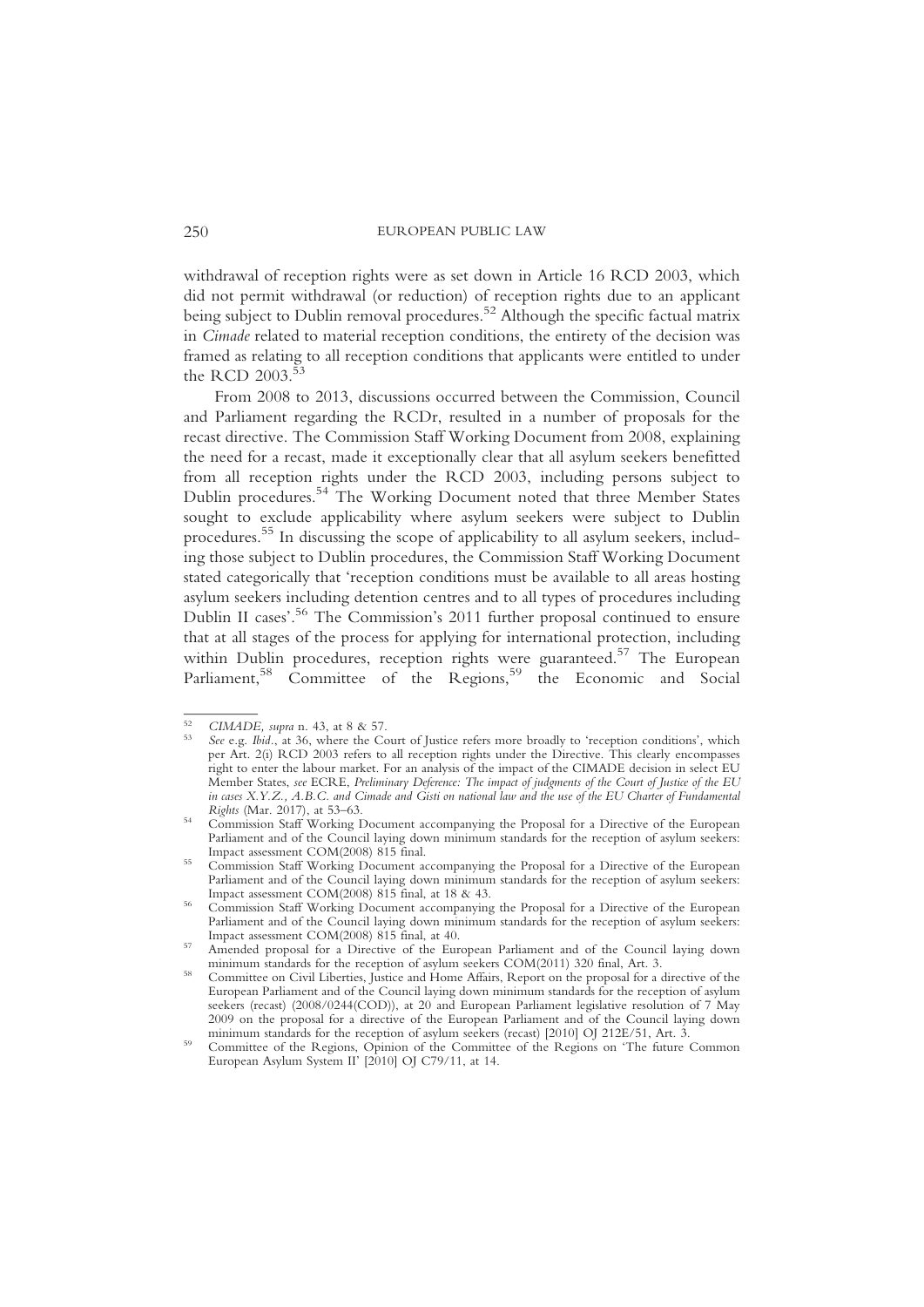Committee $^{60}$  all welcomed the confirmation that protection applicants, including those within Dublin procedures, would benefit from reception rights. The RCDr 2013 therefore provides that,  $61$ :

all third-country nationals and stateless persons who make an application for international protection on the territory, including at the border, in the territorial waters or in the transit zones of a Member State, as long as they are allowed to remain on the territory as applicants

Bolstering this analysis, the only mention of the Dublin III Regulation within the RCDr 2013 occurs in the context whereby Member States may, under the strictest of conditions,  $62$  detain persons subject to a potential Dublin transfer.  $63$ The wording of Article 15 RCDr 2013, dealing explicitly with the issue of right to work, utilizes the word 'applicant', as it also does throughout the RCDr 2013. These grounds taken together, indicates that in legislating for reception rights of international protection applicants, all reception rights, including access to work, inhere in all protection applicants, no matter whether in the Dublin transfer process or the substantive protection claim process. Therefore, it is clear, from preparatory legislative documents, the adopted Directive texts and jurisprudence of the CJEU, that all reception rights under RCDr 2013 apply to all protection applicants so long as they remain on the territory of a Member State. This explicitly includes applicants who are subject to Dublin removal procedures. There is no disaggregation of reception rights which Dublin procedure applicants are entitled to. Member States may not therefore withdraw or reduce reception rights, other than through the expressed terms provided in the RCDr 2013. Article 20 RCDr does not permit the withdrawal or reduction of reception rights based exclusively on the fact that an applicant may be subject to Dublin procedures. This principle is summed up succinctly by Advocate General Saugmandsgaard  $\mathcal{O},^{64}$ :

Applicants have the right to remain not only in the Member State in which their application is being examined, but also in the Member State in which the application was lodged.

<sup>60</sup> Opinion of the European Economic and Social Committee on the 'Proposal for a Directive of the European Parliament and of the Council laying down minimum standards for the reception of asylum seekers' [2009] OJ C317/110, at 2.7 & 3.1 and Opinion of the European Economic and Social Committee on the Amended proposal for a directive of the European Parliament and of the Council<br>laving down standards for the reception of asylum seekers (recast) 2012 OI C24/80.

Article 3, RCDr 2013, emphasis added.<br>Article 28 of the Dublin III Regulation permits detention to be utilized only where Member States, on the basis of an individual evaluation of circumstances pertaining to a particular international protection applicant, may detain a person who is at risk of absconding.

Article 8(3)(f) RCDr 2013.<br>Opinion of Advocate General Saugmandsgaard Ø, Case C-528/15, Policie ČR, Krajské ředitelství policie Ústeckého kraje, odbor cizinecké policie v. Al Chodor and others, ECLI:EU:C:2016:865, at 67, fn. 47.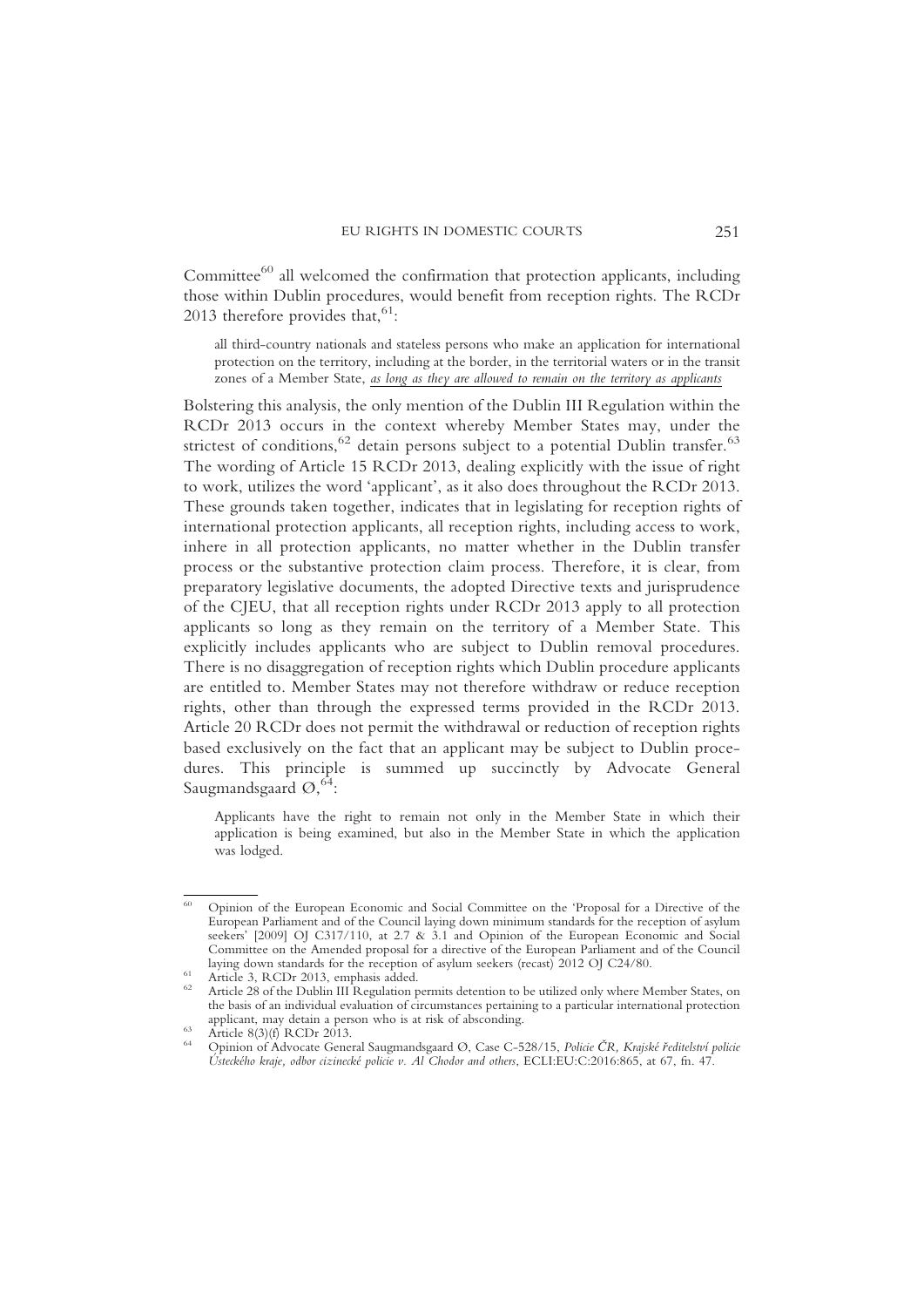# 3 THE CLASH ON EU LEGAL MEANING IN IRISH COURTS

Due to a series of challenges to this being brought before the body responsible on appeal, the IPAT, and under judicial review to the Irish High Court, there now exists two competing legal interpretations of EU law within the Irish legal system. Questions for preliminary reference have been referred by the Irish High Court<sup>65</sup> and the IPAT $^{66}$  in a bid to resolve this impasse. The questions referred to the CJEU by both bodies can be synthesized into three core issues. First, did the distinction drawn between an 'applicant' and 'recipient' as regards access to the labour market within the 2018 Regulations conform to Article 2 RCDr 2013, with reference to the right to work under Article 15 RCDr 2013.<sup>67</sup> Second, whether the taking of a legal challenge to a Dublin transfer order in domestic courts, which resulted in an order from a court not to remove the applicant from the jurisdiction until the challenge was disposed of, be considered as an 'abuse of rights' or delay attributable to the protection applicant.68 A Third, only asked by the High Court, can the Procedures Directive Recast 2013 (PDr 2013), be utilized as interpretative tool, to explore what is meant by 'attributable delay' in the RCDr  $2013$ .<sup>69</sup> Ireland has not opted into the PDr 2013. For reasons explained below, this is a rather confusing question, and would best not be answered by the CJEU.

# 3.1 ON TWO TYPES OF 'PROTECTION APPLICANT' IN IRISH LAW

The issue of whether persons subject to an unexecuted Dublin transfer, who but for this, would satisfy the criteria for accessing the labour market under the 2018 Regulations, has been the mainstay of decisions issued to date by the IPAT. Between the coming into force of the 2018 Regulations and March 2019, there had been 111 refusals of access to the labour market by persons who were subject of an unexecuted Dublin transfer.<sup>70</sup> A significant majority of these 111 protection applicants may have had their transfer to the United Kingdom stayed, due to

K.S. (Pakistan) and M.H.K. (Bangladesh) v. IPAT and others [2019] IEHC 176.<br>Unknown Nationality [2019] IPAT 4 RC and Iraq [2019] IPAT 7 RC. Please note that the neutral identifiers are not part of IPAT's decision numbering system, but have been created by the author. All IPAT decisions on the RCDr 2013 and 2018 Regulations utilized in this article are available through the Exploring Direct Provision project,https://exploringdirectprovision.ie/reception-conditions-deci sions-database/. Decisions were made available to the author pursuant to Freedom of Information requests to IPAT (FOI Reference 01/2019, 02/2019 and 03/2019), and all decisions are on file with author. At the time of writing, these decisions are not available publicly on the IPAT decision

<sup>&</sup>lt;sup>67</sup> [2019] IEHC 176, at 22 and [2019] IPAT 4 RC, at 39(i).<br>
<sup>68</sup> [2019] IEHC 176, at 26, 29 and 32; [2019] IPAT 4 RC, at 39(ii), and, *Iraq* [2019] IPAT 7 RC, at 44.<br>
<sup>69</sup> [2019] IEHC 176, at 18.<br>
<sup>70</sup> Statistics contain

<sup>41.</sup>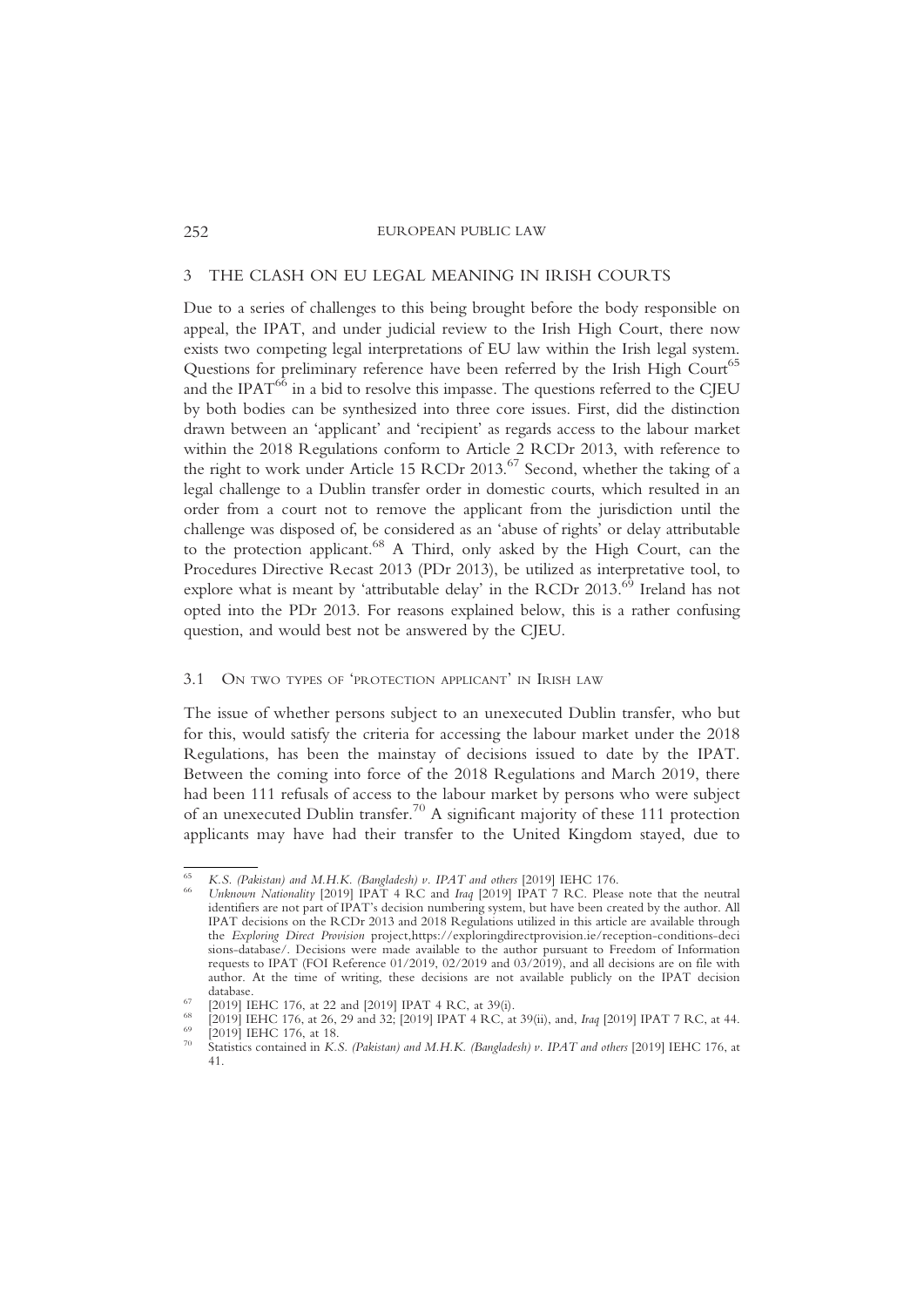questions on the United Kingdom's continued membership of the European Union. The CJEU decision of M.A., issued in January 2019, determined that the Brexit process had no impact on the ability of Ireland to transfer protection applicants to the United Kingdom under the Dublin system.<sup>71</sup> The preliminary reference had been sent by the Irish High Court in November 2017, meaning that there had been a significant build up on non-executed Dublin transfers to the United Kingdom.<sup>72</sup>

In September 2018, in six decisions, Tribunal Member Carroll had to consider whether the 2018 Regulations provided persons with an unexecuted Dublin transfer with permission to enter the labour market.<sup>73</sup> In all decisions, Tribunal Member Carroll held that the 2018 Regulations denied 'recipients' access to the labour market, even if satisfying all other conditions.<sup>74</sup> From the decisions of Tribunal Member Carroll, it does not appear that any arguments were made as regards whether this 'applicant'/'recipient' distinction was permitted under the RCDr 2013.75 In eleven decisions, issued in the main by Tribunal Member Carroll, in October 2018 and November 2018, the issue of whether Ireland could adopt this 'applicant'/'recipient' distinction relating to access to the labour market came to the fore of legal argument made by appellants legal teams.<sup>76</sup> While the facts differed slightly, at the core, all eleven decisions related to persons who had been subject to Dublin transfer procedures, but the Dublin transfer had not been executed. Focusing on the M.H.K (Bangladesh) decision as the first and lead decision in this second-wave of IPAT cases, it illustrated the tension between

<sup>&</sup>lt;sup>71</sup> Case C-661/17, M.A. and others v. IPAT and others, decision of the Court of Justice (first chamber), ECLI:<br>EU:C:2019:53

For domestic proceedings, see M.A. (a minor) and others v. IPAT and others [2017] IEHC 677. Post this decision, a significant number of proposed Dublin transfers to the United Kingdom were stayed, pending the decision of the CJEU. At the time of writing (Dec. 2019), the High Court has not yet dealt with the impact of the decision in C-661/17 on the stays on transfers placed in this case (or other

similar cases).<br>All decisions were issued on 11 Sept. 2018: see Pakistan [2018] IPAT 2 RC, Bangladesh [2018] IPAT 3 RC, Pakistan [2018] IPAT 4 RC, Pakistan [2018] IPAT 5 RC, Bangladesh [2018] IPAT 6 RC and Pakistan [2018] IPAT 7 RC.

Pakistan [2018] IPAT 2 RC, at 12, this decision was made without substantive arguments being furnished from the appellant's legal team. See also Bangladesh [2018] IPAT 3 RC at 12; Pakistan [2018] IPAT 5 RC, at 12; Pakistan [2018] IPAT 4 RC, at 12; Bangladesh [2018] IPAT 6 RC, at 12 and Pakistan [2018] IPAT 7 RC, at 12.

Pakistan [2018] IPAT 7 RC, at 12.<br><sup>75</sup> One of these 11 Sept. 2018 decisions, involving an appellant from Pakistan, partly formed the basis of the High Court decision in K.S. (Pakistan) and M.H.K. (Bangladesh) v. IPAT and others [2019] IEHC

<sup>176.</sup> It is not possible to precisely identify which Pakistani appellant brought the High Court case.<br>See M.H.K. Bangladesh [2018] IPAT 9 RC. This appellant, M.H.K., had brought a judicial review to the Irish High Court, and was the second applicant in the High Court decision, K.S. (Pakistan) and M. H.K. (Bangladesh) v. IPAT and others [2019] IEHC 176, which is discussed below. See also Libya [2018] IPAT 10 RC, Pakistan [2018] IPAT 11 RC; Iraq [2018] IPAT 13 RC; Algeria [2018] IPAT 14 RC, Nigeria/Biafra [2018] IPAT 15 RC, Pakistan [2018] IPAT 16 RC; Pakistan [2018] IPAT 17 RC; Pakistan [2018] IPAT 18 RC; Pakistan [2018] IPAT 19 RC and Bangladesh [2018] IPAT 20 RC.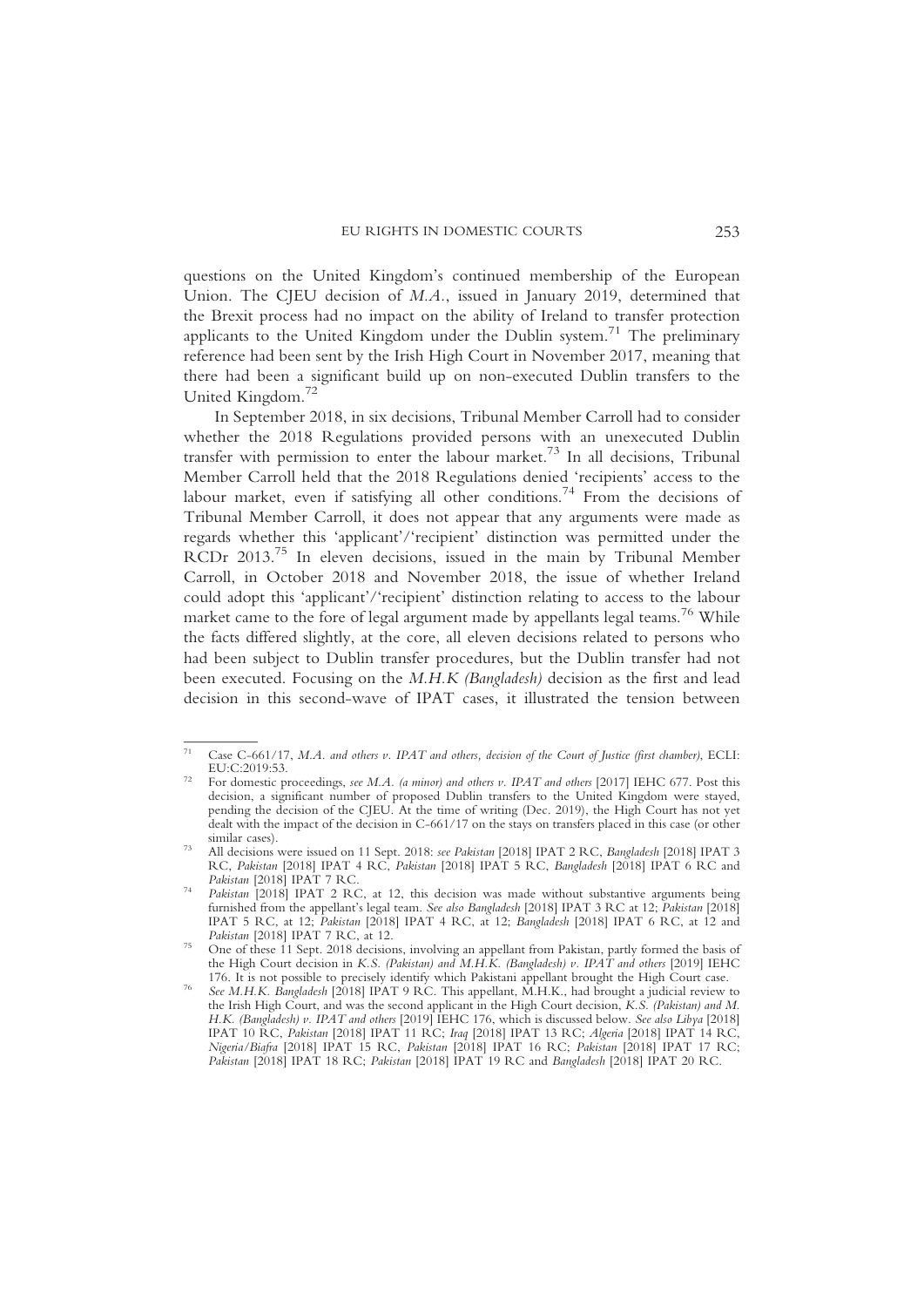Tribunal Member Carroll accepting Ireland had not correctly transposed the RCDr 2013 into domestic law, but requiring M.H.K. to remedy this before the Irish High Court. A key part of M.H.K's argument, was that the 2018 Regulations, in introducing the 'applicant'/'recipient' distinction, did not conform to the requirements of the RCDr 2013.77 The review officer in the Department of Justice and Equality had determined that while M.H.K. was entitled to 'material reception conditions', within the 2018 Regulations, permission to enter the labour market was only open to persons within the substantive protection determination process.<sup>78</sup> The review officer concluded that M.H.K. had 'failed to identify any incompatibility between the [2018] Regulations and the [Recast Reception] Directive'. <sup>79</sup> The review officer stated that since the United Kingdom was the Member State responsible for substantively determining M.H.K.'s protection claim, the nine month period provided under Regulation 11 of the 2018 Regulations, could not start to run against Ireland.<sup>80</sup>

M.H.K. relied in particular on the Cimade decision.<sup>81</sup> While the issues for determination in Cimade related to the concept of 'material reception conditions', the broad principle stands as good law, that there is only one form of applicant for protection throughout the RCDr 2013.<sup>82</sup> However, whether this was the view of Tribunal Member Carroll in the IPAT, was somewhat obfuscated in her noting that Cimade engaged with obligations to provide 'material reception conditions' rather than engaging directly with the right to work for protection applicants.<sup>83</sup> Nevertheless, the tenor of the written decision suggests that Tribunal Member Carroll accepted that Ireland, in creating this 'applicant'/'recipient' distinction, did not correctly transpose the right to work requirements of the RCDr 2013. Tribunal Member Carroll acknowledged the 'supremacy of EU law' in Ireland, 84 however, noted that the jurisdiction to dis-apply national law in the face of a contradictory norm of EU law, lay with the superior courts in Ireland.<sup>85</sup>

M.H.K. Bangladesh [2018] IPAT 9 RC, at 7(ii). Other arguments were submitted, but these are not relevant to the issues under discussion in this article.

<sup>&</sup>lt;sup>78</sup> M.H.K. Bangladesh [2018] IPAT 9 RC, at 8(i).<br>
<sup>79</sup> M.H.K. Bangladesh [2018] IPAT 9 RC, at 8(ii).<br>
<sup>80</sup> M.H.K. Bangladesh [2018] IPAT 9 RC, at 8(iv).<br>
<sup>81</sup> Case C-179/11, *CIMADE and Groupe d'information et de soutien* l'intérieur, de l'outre-mer, des collectivités territoriales et de l'immigration, ECLI:EU:C:2012:594. This case is discussed in M.H.K. Bangladesh [2018] IPAT 9 RC, at 25-29 and above at 7 to 8. See also AG Sharpton ECLI:EU:C:2012:298.<br><sup>82</sup> The fact that Art. 2(c) of the Reception Directive 2003 only related to applicants for refugee status, as

opposed to Art. 2(b) of the RCDr 2013, which includes both refugee and subsidiary protection applicants, the core reasoning that there is only one form of 'applicant' under Art. 2 remains.<br> *M.H.K. Bangladesh* [2018] IPAT 9 RC, at 30.<br> *M.H.K. Bangladesh* [2018] IPAT 9 RC, at 32.<br> *M.H.K. Bangladesh* [2018] IPAT 9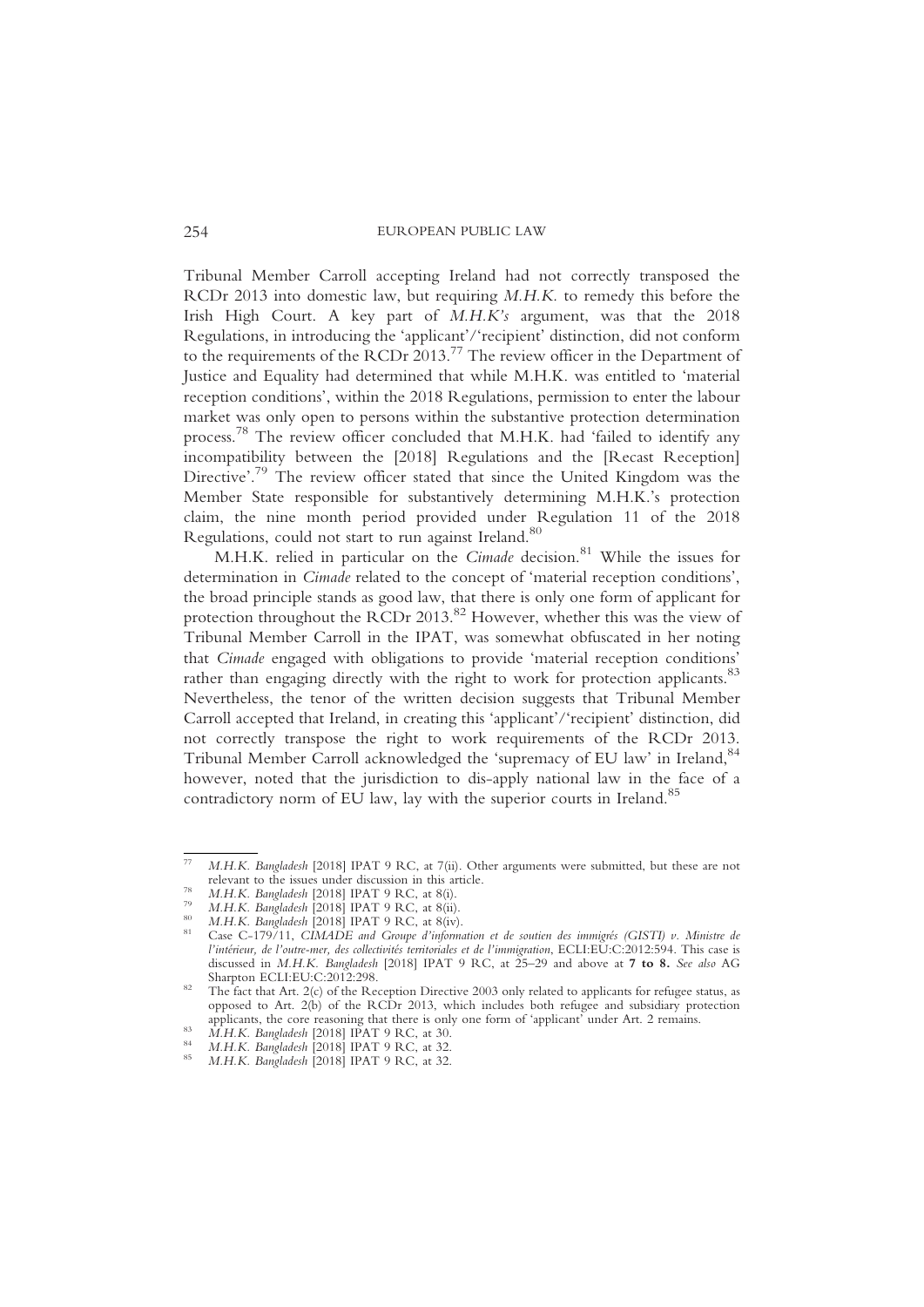#### EU RIGHTS IN DOMESTIC COURTS 255

In December 2018, in the case of S.S.,<sup>86</sup> Tribunal Member Carroll had to determine the exact same legal issue as arose in M.H.K. (Pakistan). S.S. had an unexecuted Dublin transfer order to the United Kingdom, which was stayed pending a response by the CIEU to the  $M.A$ . decision.<sup>87</sup> Tribunal Member Carroll noted that significant developments had occurred since the M.H.K. (Pakistan) decision, due to the CJEU decision in Workplace Relations Commission.<sup>88</sup> In Workplace Relations Commission, the CJEU determined that all courts and tribunals in Member States, who exercise powers to give effect to EU legal rights,<sup>89</sup> must stand prepared to disapply<sup>90</sup> a national law, judicial decision, legal norm or legal practice,<sup>91</sup> which conflicts with Member States obligations under European Union law.<sup>92</sup> An invitation by the Irish Supreme Court to the CJEU, $93$  to permit Member States to decide how national rules be disapplied, vesting such jurisdiction solely in superior courts, was given short shrift by the CJEU. With this new legal landscape in mind and given that jurisdiction to ultimately determine the interpretation and application of right to enter the labour market under the 2018 Regulations was held by the IPAT, $94$  Tribunal Member Carroll, considered whether Regulation 11 of the 2018 Regulations complied with Article 15 of RCDr 2013. Relying squarely on Cimade, Tribunal Member Carroll concluded that the entirety of rights provided under the RCDr 'must be afforded to all applicants as long as they are on the territory of a Member State'. <sup>95</sup> Tribunal Member Carroll accepted that there was some differentiation on entitlement to accessing the labour market, envisaged under the RCDr 2013- that of a time-delay in potentially accessing this right.<sup>96</sup> However, the RCDr 2013 did not create any other form of

<sup>86</sup> S.S. Pakistan [2018] IPAT 21 RC. While the initial's S.S. do not appear on the text of the IPAT decision, this is the initials of the applicant as outlined in the Irish High Court in K.S. (Pakistan) and M. H.K. (Bangladesh) v. IPAT and others [2019] IEHC 176, at 15.

H.K. (Bangladesh) v. IPAT and others and others in the case C-378/17, Minister for Justice and Equality and others v. Workplace Relations Commission and others, ECLI:EU:C:2018:979 (hereinafter *Workplace Relations Commission*). Discussed and applied in S.S. (Pakistan) [2018] IPAT 21 RC, at 17 to 21.

Workplace Relations Commission, at 35.<br>The CJEU, adopting the approach of the Advocate General (ECLI:EU:C:2018:698), stated that this disapplication, did not necessarily mean to 'strike down' formally the offending domestic legal provision, leaving that power within the hands of domestic superior courts, Workplace Relations Commission, at 32.

<sup>&</sup>lt;sup>91</sup> Workplace Relations Commission, at 38.<br><sup>92</sup> Workplace Relations Commission, at 52.<br><sup>93</sup> See the domestic Irish Supreme Court preliminary reference decision, Minister for Justice and Equality and others v. Workplace Relations Commission and others [2017] IESC 43, in particular at 7.1–7.17, where Clarke J. delivering the decision of the Supreme Court, put up a spirited defence of the status quo in Ireland, noting inter alia the significant role of domestic superior courts in providing effective protection of EU legal rights, but one wherein the jurisdiction of Ireland's domestic superior courts, who were (at that time) the only ones capable of disapplying national law in the face of contradictory EU legal norms

<sup>&</sup>lt;sup>94</sup> Regulation 21 of the 2018 Regulations.<br><sup>95</sup> S.S. *Pakistan* [2018] IPAT 21 RC, at 29.<br>*Note*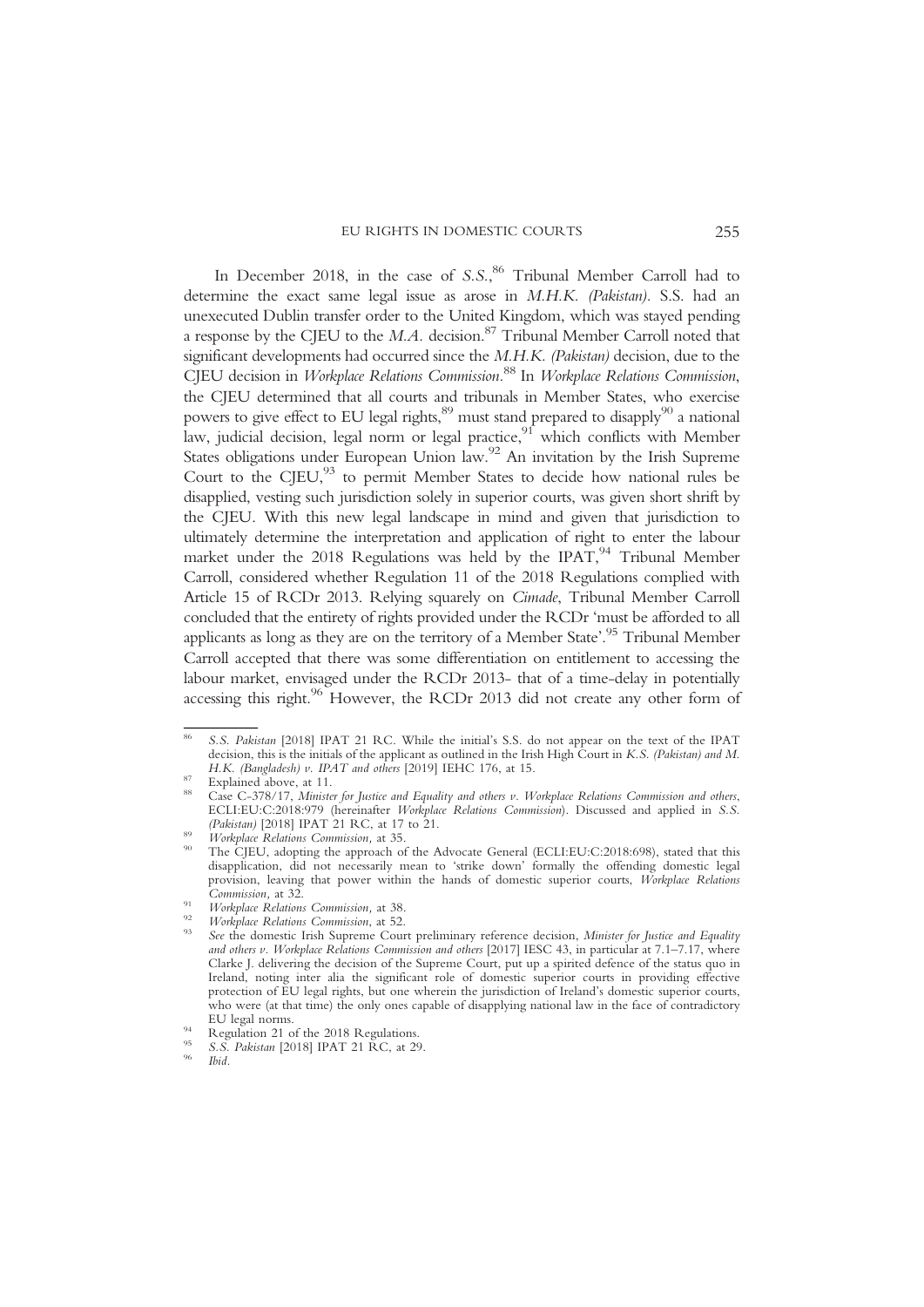condition to access this right, and did not wholescale explicitly exclude protection applicants subject to an unexecuted Dublin transfer decision.<sup>97</sup> This interpretation was bolstered by how the concept of international protection applicant is defined for the purposes of Irish law under the International Protection Act 2015.<sup>98</sup> In Irish law, an individual continues to be an applicant for international protection, unless she 'is transferred from the State in accordance with the Dublin Regulation'. <sup>99</sup> The Tribunal Member declined to make a preliminary reference to the CJEU,<sup>100</sup> and held that S.S. was entitled to enter the Irish labour market.<sup>101</sup> A second decision, Albania, utilizing the reasoning outlined in S.S., followed on 7 March 2019, granting the protection applicant who was subject to a non-executed Dublin transfer, the right to enter the labour market.<sup>102</sup>

In K.S. (Pakistan),  $103$  Mr Justice Richard Humphreys in the Irish High Court reached a very different conclusion to Tribunal Member Carroll's decisions in S.S. and Albania. The applicants in K.S. (Pakistan) sought a declaration that Ireland had failed to properly transpose the right to work provisions of the RCDr 2013 into Irish law.104 Judge Humphreys ultimately made a preliminary reference, consisting of five questions, to the CJEU.<sup>105</sup> This resulted in these proceedings being stayed, with the judge requesting the questions be dealt with as an expedited procedure.<sup>106</sup> Judge Humphreys suggested that Ireland should be able to distinguish between 'reception rights', shelter, food, daily expenses allowance, health-care, education, available to all protection applicants in Ireland, in contradistinction to freedom to access the labour market, which Ireland could exclude persons subject to a Dublin

<sup>&</sup>lt;sup>97</sup> Ibid., at 30.<br><sup>98</sup> See s. 2(1) and s. 2(2) of the International Protection Act 2015, S.S. *Pakistan* [2018] IPAT 21 RC, at 32.<br>Section  $2(2)(c)$  of the International Protection Act 2015, with the reference to the Dublin Regulation

interpreted as the domestic transposition measures, European Union (Dublin System) Regulations

<sup>5.5.</sup> Pakistan [2018] IPAT 21 RC, at 34.<br>
101 *Ibid.*, at 35.<br> *Albania* [2019] IPAT 3 RC.<br>
103 *K.S. (Pakistan) and M.H.K. (Bangladesh) v. IPAT and others* [2019] IEHC 176.<br>
<sup>104</sup> [2019] IEHC 176, at 6. Two further orders

namely, a setting aside of the Tribunal Members decision not to grant them freedom to enter the labour market, and damages for violation of EU legal rights. Needless to say, the grant of both these orders were subject to a finding that Ireland had not properly transposed the RCDr 2013 relating to right to work. An argument was also made, but ultimately not pressed, as to whether protection applicants, subject to an unexecuted Dublin transfer, enjoyed a right to work due to Art. 15 of the Charter of Fundamental Rights (see [2019] IEHC 176, at 16). As explained by Humphreys J. the present case ultimately only related to the interpretation of Art. 15 RCDr 2013 and Regulation 2 and Regulation 11 of the 2018 Regulations. In addition, per N.H.V v. Minister for Justice and Equality [2018] 1 I.R. 246, at 273–279 (Court of Appeal) and 311 (Supreme Court), it is unlikely that the

<sup>&</sup>lt;sup>105</sup> [2019] IEHC 176, at 18–35.<br><sup>106</sup> The rationale for this request is outlined in [2019] IEHC 176, at 38–41, significantly hinging on the significant number of persons in a similar position to both applicants in this case.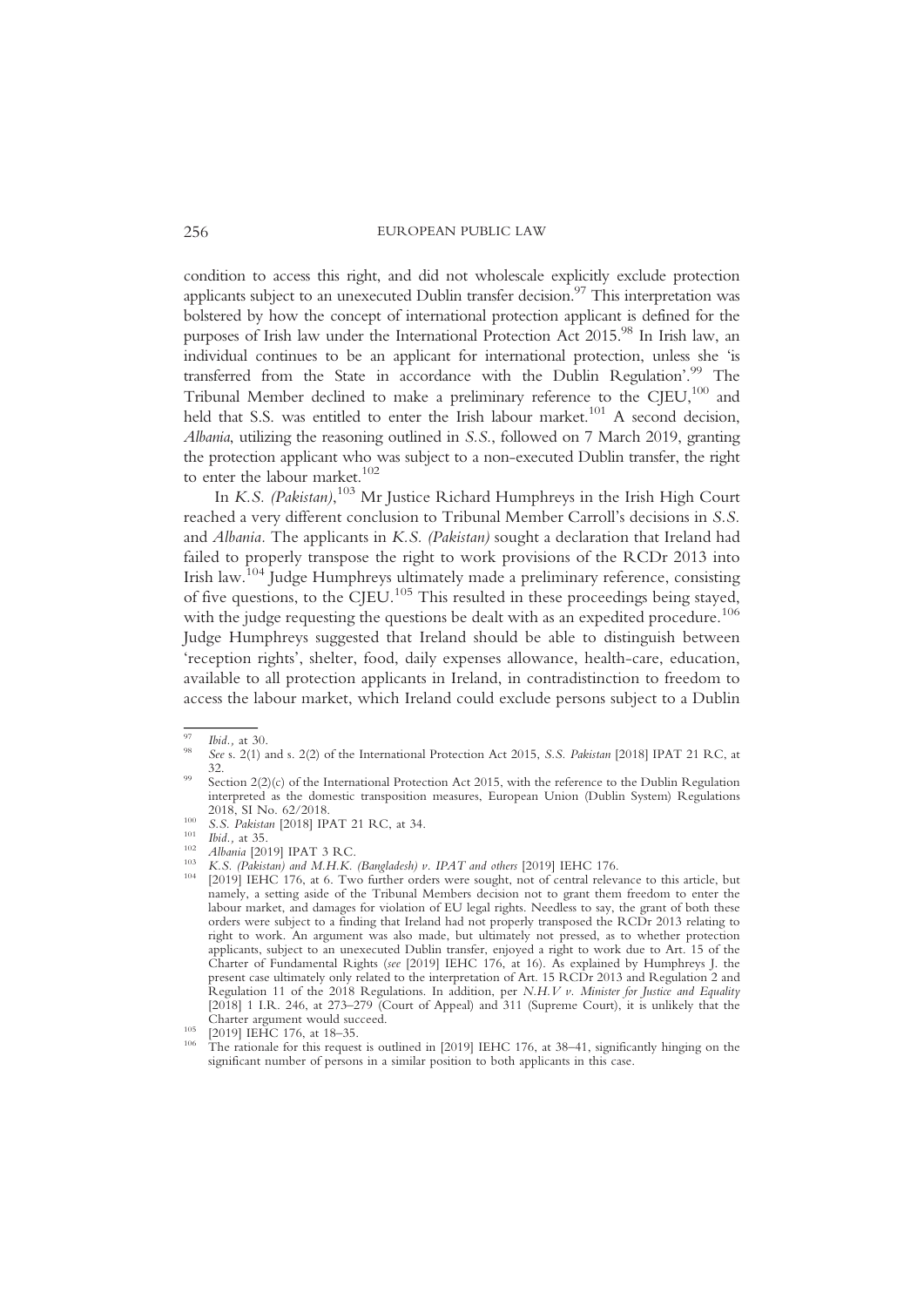transfer ('recipients'). Judge Humphreys noted that the Cimade case did not engage with the right to work issue, but only entitlement to material reception conditions.<sup>107</sup> The Commission's proposal for a recast of the RCDr 2013, which would explicitly exclude protection applicants subject to a non-executed Dublin transfer from accessing the labour market, was also mentioned, however the Judge stated that 'this clarification does not imply that such access must be taken as already existing under [the RCDr 2013]'. $^{1\hat{0}\hat{8}}$  In requesting the CJEU to permit the exclusion of persons with non-executed Dublin transfers from benefitting from the right to work under the RCDr 2013, and the 2018 Regulations, Judge Humphreys referred extensively to the issue of Brexit. The judge stated that Cimade may have failed to fully engage with the 'pull factor' argument. In addition, he noted that the CJEU 'needed no reminder' (yet, the judge proceeded to 'remind' in some  $detail$ ,  $109$ :

that if there was any issue that requires enhanced sensitivity and flexibility it is that of immigration, which as a matter of purely empirical observation was central in bringing United Kingdom membership of the Union to breaking point.

# Judge Humphreys continued:

It would be naïve to think that concerns lending to the question of EU membership due to particularly sensitive issues are confined to one country. One could certainly make the case for caution by national and European judicial bodies in engaging in any interpretive extension of EU rights in the immigration context, particularly as regards third country nationals.

## 3.2 'ABUSE OF RIGHTS' & ATTRIBUTABLE DELAY

Judge Humphreys stated that the Dublin system, was being subject to a 'significant abuse of rights' by protection applicants.<sup>110</sup> The judge stated that the key issue was persons subject to a non-executed Dublin transfer order bringing legal challenges delaying their removal from the State.111 This he argued was a 'voluntary act', and that it was these protection applicants who were responsible for 'any consequential delay … doubly so where the judicial review [of the Dublin transfer decision] may

<sup>&</sup>lt;sup>107</sup> [2019] IEHC 176, at 12.  $[2019]$  IEHC 176, at 13, referencing Art. 15 of the proposed recast of the RCDr, COM(2016) 465 final/2, which if adopted would exclude persons subject to Dublin removal procedures from accessing the labour market, as well as limiting education rights for minors to mere 'educational activities', however per Art. 17A of the proposal, persons subject to non-executed Dublin transfers, are entitled to a 'dignified standard of living', but this is not equated to material reception conditions under the Commission proposal . Although not mentioned by Judge Humphries, but confirming this observation, this must also be read in light of Commission proposals for the Dublin IV Regulation, see COM (2016) 270 final, in particular proposed Arts 3 and 5(3).

<sup>(2019) 170</sup> final, in particular proposed Arts 3 and 5(3). 110 [2019] IEHC 176, at 25. 111 [2019] IEHC 176, at 32.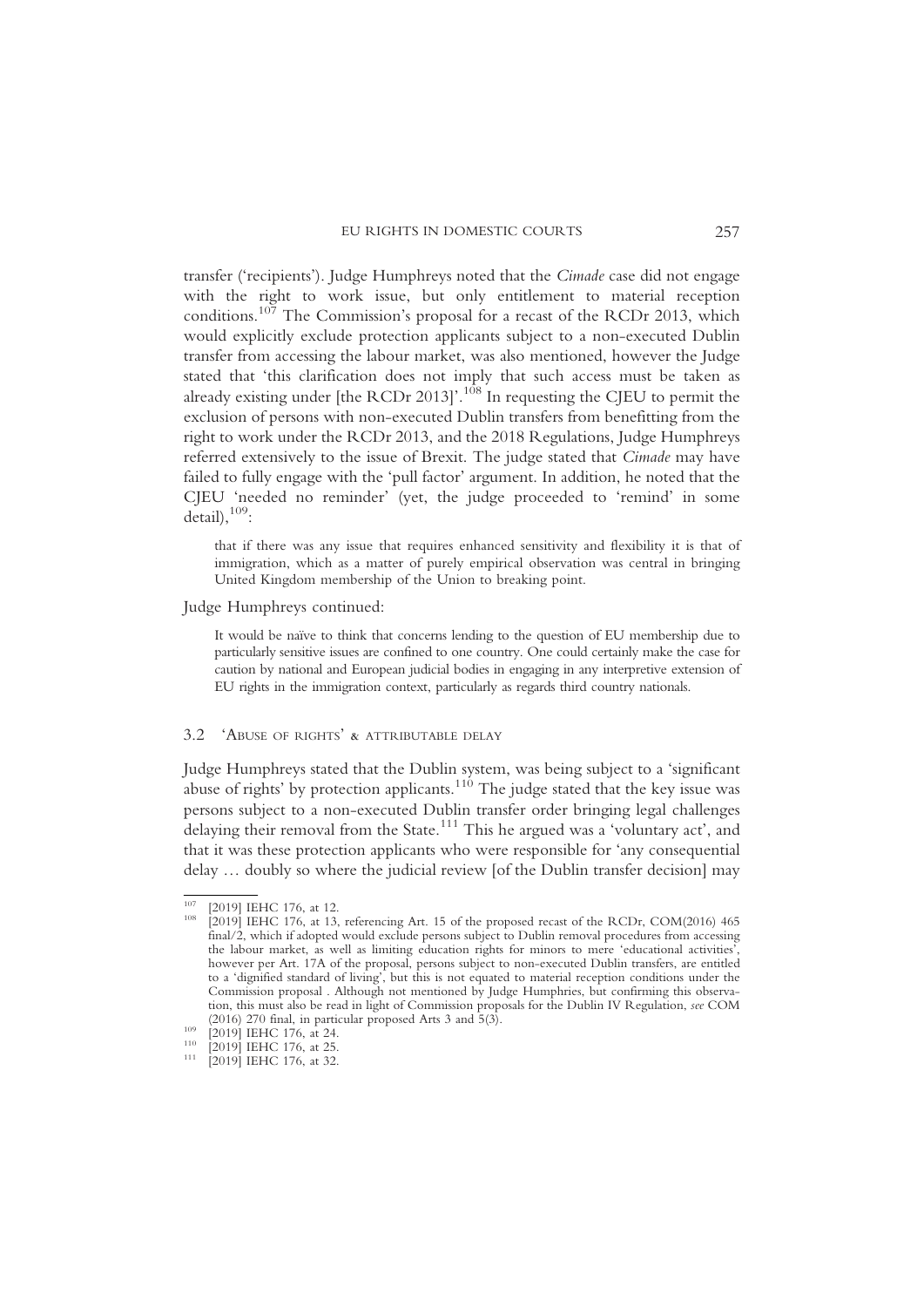be abusive or unfounded'. <sup>112</sup> This issue of 'abuse' of legal rights for those subject to Dublin removal procedures, formed a significant narrative on the remaining questions that Judge Humphreys requested a preliminary reference on. Judge Humphreys stated that persons subject to non-executed Dublin transfers, not be 'lavished with further rights to access the labour market'.<sup>113</sup>

Three of the other five questions referred to the CJEU by the High Court, all related to whether by challenging a Dublin removal decision of IPAT by means of judicial review in the Irish High Court, could entail a finding that the applicant was responsible for an attributable delay, hence denying entitlement to accessing the labour market. Judge Humphreys proposed answers, were that those subject to Dublin removal procedures, were solely responsible for the delay.<sup>114</sup> In concluding that the seeking of judicial review, which has the effect of often causing significant delays in the Dublin transfer process, Judge Humphreys stated, that these delays are solely attributable to  $a, ^{115}$ :

voluntary act of the applicant, and therefore, any consequential delay can be attributed to the applicant. This is doubly so where the judicial review may be abusive or unfounded.

This however absolutely fails to reflect realities of challenging a Dublin removal in Ireland. No discussion occurred in the High Court decision on the requirement for applicants seeking to judicially review a Dublin transfer order, must first gain permission to bring a judicial review before the Irish High Court. Proceedings  $\frac{1}{10}$  involving Dublin transfers are administered, by way of judicial order, as follows $^{116}$ :

where the relief in respect of which leave is sought includes a challenge relating to a decision under the Dublin system, the court has directed by way of a global order that the filing of any such application acts as a stay on the decision proposed to be challenged, until the final determination of the proceedings on that application including the substantive proceedings if leave is granted and any appeal therefrom, unless the court subsequently otherwise orders.

Irish courts have the power, at the leave stage for judicial review, to dismiss the challenge to the decision of IPAT relating to a Dublin transfer. Therefore, to place total blame on persons subject to a Dublin transfer order for very significant delays in the Irish High Court determining whether their judicial review is successful or not in Dublin transfer cases is inappropriate. Within two key domestic cases over

<sup>&</sup>lt;sup>112</sup> [2019] IEHC 176, at 34.<br><sup>113</sup> [2019] IEHC 176, at 25.<br><sup>114</sup> [2019] IEHC 176, at 32. Although coming later in time, the case of *B.S and R.S. v. Refugee Appeals* Tribunal and others [2019] IESC 32 provides an excellent discussion on the role and limits of judicial

review specifically related to the Dublin transfer process.<br>
<sup>116</sup> Practice Direction 81, High Court of Ireland, Asylum, Immigration and Citizenship List, at 8(2).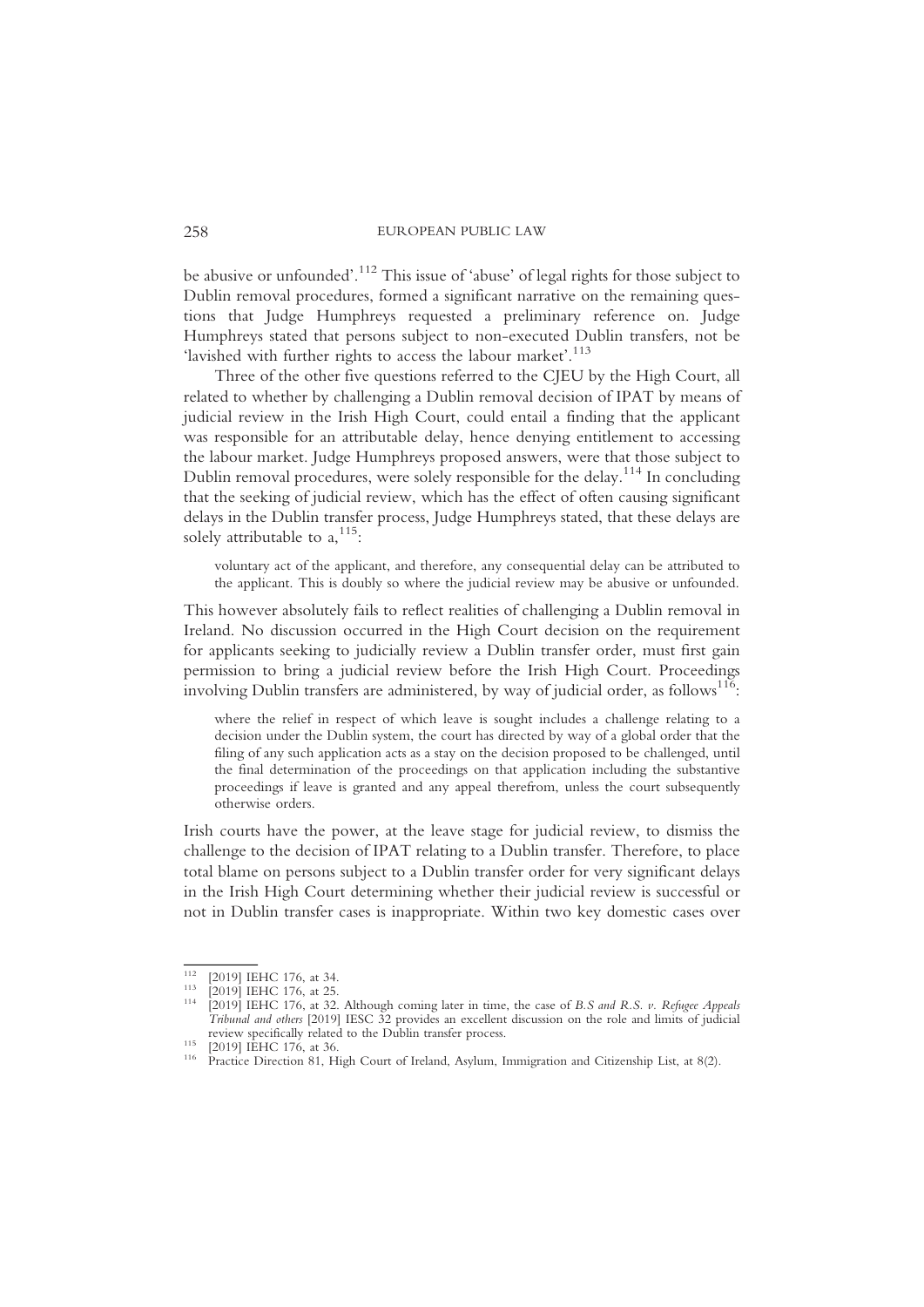the last few months, one successful for the applicants, $117$  the other unsuccessful, $118$ the significant delays were due to the necessity to consider important points of law.

Within the K.R.S decision, Mr Justice Humphreys framed proposed responses to the questions posed to the Court of Justice, as dealing with an 'abuse of rights'. This was done in a manner whereby Judge Humphreys sought to label any challenge by all individuals to a Dublin removal decision as an 'abuse of rights'. The concept of abuse of rights is understood (to varying degrees) as an 'improper' or 'fraudulent' use of EU law to gain a particular EU legal right.<sup>119</sup> Within the case-law of the CJEU on immigration issues, mainly arising from rights of thirdcountry nationals and rights under the Citizenship Directive,<sup>120</sup> a State is responsible for proving that such an 'abuse of rights' is occurring, based on individual examination of each particular application. Yet seeking to make a determination that an 'abuse of rights' has occurred in the first place, is subject to significant safeguards. 'Abuse of rights' cannot be taken to mean that every individual who challenges a decision on Dublin removal is 'abusing' rights. Indeed, the Court of Justice have explicitly determined that this simply cannot be the case. In Ghezelbash, the CJEU noted that Article 27 of the Dublin III Regulation provides every person subject to a Dublin removal decision 'to have the right to an effective remedy in the form of an appeal or a review, on points of fact and law against a transfer decision before a court or tribunal'. <sup>121</sup> The purpose of Article 27 of the Dublin III Regulation, in light of Recital 19 of Dublin III, is to ensure the determination of which Member State is responsible for assessing a protection claim 'are correctly applied'.<sup>122</sup> The Dublin III Regulation, differed from the Dublin Convention and Dublin II Regulation, by 'conferring on asylum seekers the right to an effective remedy in respect of any transfer decision that may be

See N.V.U. and others v. Refugee Appeals Tribunal and others [2019] IECA 183. This decision had to consider whether the now International Protection Appeals Tribunal could consider the sovereignty clause under the Dublin III Regulation. The High Court ([2017] IEHC 490) determined this issue was solely for consideration of the Minister for Justice. The Court of Appeal reached the opposite conclusion, deeming the International Protection Office, and on appeal the International Protection Appeals Tribunal, responsible for exercising discretion under the sovereignty clause. There are a significant number (more than 100, although exact figures not available) of other similar cases currently stalled in the High Court, which were awaiting finalization post this Court of Appeal decision.

stalled in the High Court, which were awaiting finalization post this Court of Appeal decision. <sup>118</sup> The second case, discussed above, at 11 dealt with the important issues of law relating to the Dublin system, and Britain's departure from the United Kingdom. This impacted all other cases in the High Court asylum and citizenship list, meaning that all these cases stalled until the delivery of the CJEU

reponse to the preliminary reference requests is dealt with by the Irish courts.<br>
See generally, K. Sorensen, Abuse of Rights in Community Law: A Principle of Substance or Merely Rhetoric,<br>
43(2) Common Mkt L. Rev. 423–469

<sup>&</sup>lt;sup>120</sup> For a summary of these cases, see T. Szabados, National Courts in the Frontline: Abuse of Rights Under the Citizens' Rights Directive, 33 Utrecht J. Int'l & Eur. L. 84–102 (2017). See further, E. Fahey, Going Back to Basics: Re-embracing the Fundamentals of the Free Movement of Persons in Metock, 36(1) Legal Issues<br>Econ. Integration 83–89 (2009).

Econ. Integration 83–89 (2009). 121 Case C-63/15, Ghezelbash v. Staatssecretaris van Veiligheid en Justitie ECLI:EU:C:2016:409, at 30. 122 Ghezelbash, supra n.121, at 44.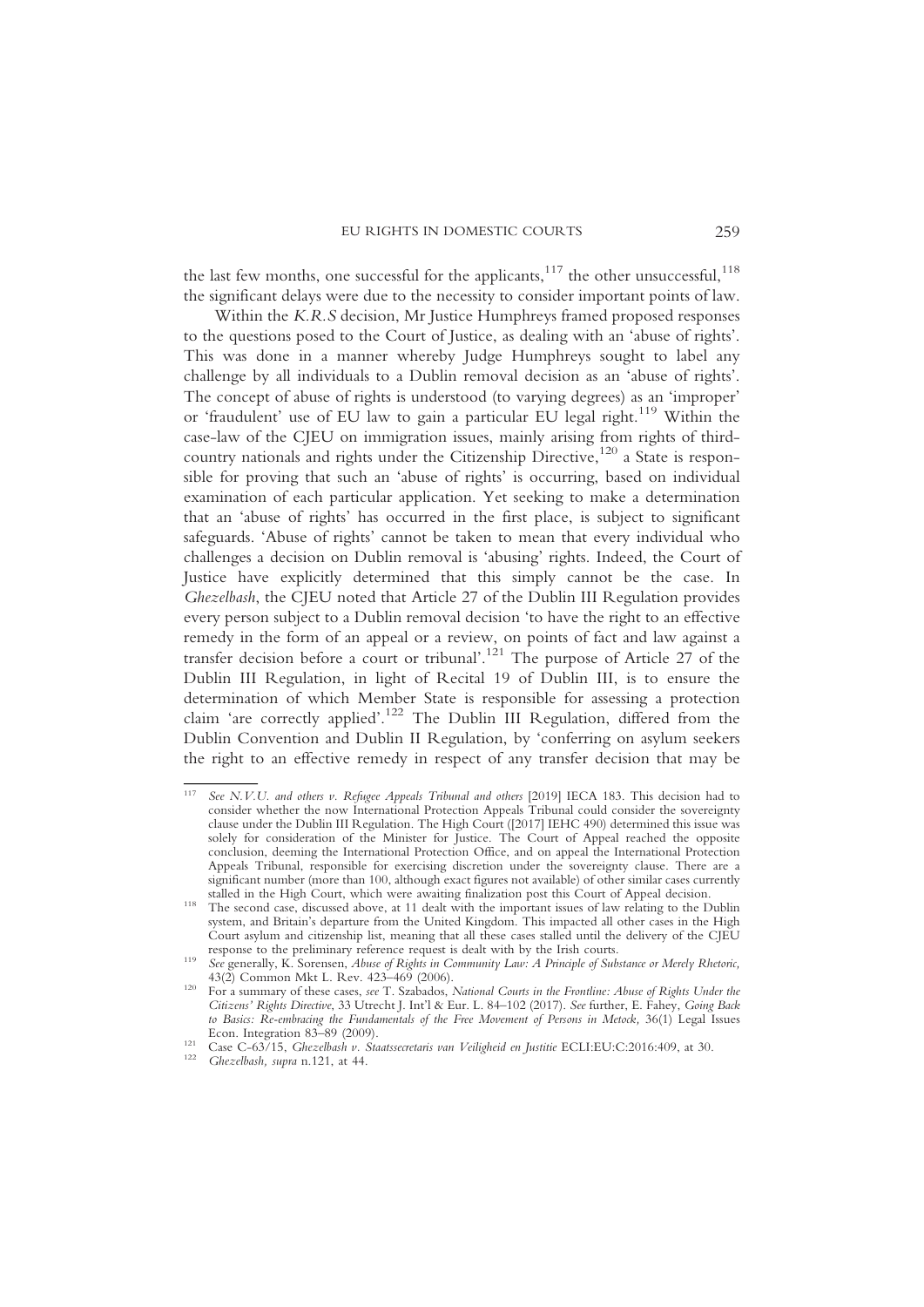taken … '<sup>123</sup> Importantly, the CJEU made clear that the making of an application to review a Dublin transfer, 'cannot ... be equated with forum shopping<sup>7</sup>.<sup>124</sup> Even if this results in delaying transfer to the Member State who has responsibility to determine the protection claim, where a judicial challenge to a Dublin removal order is progressed, ' … the EU legislature did not intend that the judicial protection enjoyed by asylum seekers should be sacrificed to the requirement of expedition in processing asylum applications'. <sup>125</sup> Importantly, the CJEU also acknowledged that lodging an appeal against a transfer decision does not necessarily have a suspensive effect, and a national court may, depending on particular circumstances of an individual challenge, decide to suspend, or permit the transfer to occur pending conclusion of proceedings.<sup>126</sup> It is concerning that any judge would regard reliance on legal process to challenge administrative removal decisions as an 'abuse of rights'.

In making the preliminary reference to the CJEU, Judge Humphreys made specific reference to Article  $31(3)(c)$  of the Procedures Directive Recast 2013 (PDr 2013) in stating his belief that read together, with Article 15 RCDr 2013, this may bolster the argument of Ireland, that challenging a Dublin transfer order before a court, can be a delay attributed to an applicant.<sup>127</sup> Could the PDr 2013, which Ireland has not exercised its opt-in to, be utilized as an aid to interpretation of the RCDr 2013? Judge Humphreys sought to utilize the 2011 Commission proposals to bolster his contention that both instruments can usefully be used as interpretive aids in determining whether an applicant could be deemed as contributing to an attributable delay, such as deny the applicant the right to work under Article 15  $RCDr^{128}$  Article 31(3)(c) PDr 2013 imposes a general obligation upon Member States to determine a substantive protection claim within six months, unless the delay in determining the claim 'can clearly be attributed to the failure of the applicant to comply with his or her obligations'. <sup>129</sup> However, an important criterion was not included within Judge Humphry's reference to Article 31(3)(c), that the failure to comply, and what this means relates to ' … obligations under Article 13 [PDr 2013]'. When considering Article 13 PDr 2013, the attribution of delay obliges Member States to impose a general duty of co-operation in the

<sup>&</sup>lt;sup>123</sup> Ibid., at 51.<br>
<sup>124</sup> Ibid., in particular, at 74.<br>
<sup>125</sup> Ibid., at 57. *See also* Opinion of AG Sharpston, ECLI:EU:C:2016:186, at 90–91.<br>
<sup>126</sup> *Ghezelbash, supra* n. 121, at 59.<br>
<sup>127</sup> [2019] IEHC 176, at 20–21.<br>
J which initially made explicit mention of the PDr 2013, see [2019] IEHC 176, at 9–11.<br><sup>129</sup> My emphasis, [2019] IEHC 176, at 8 (iii).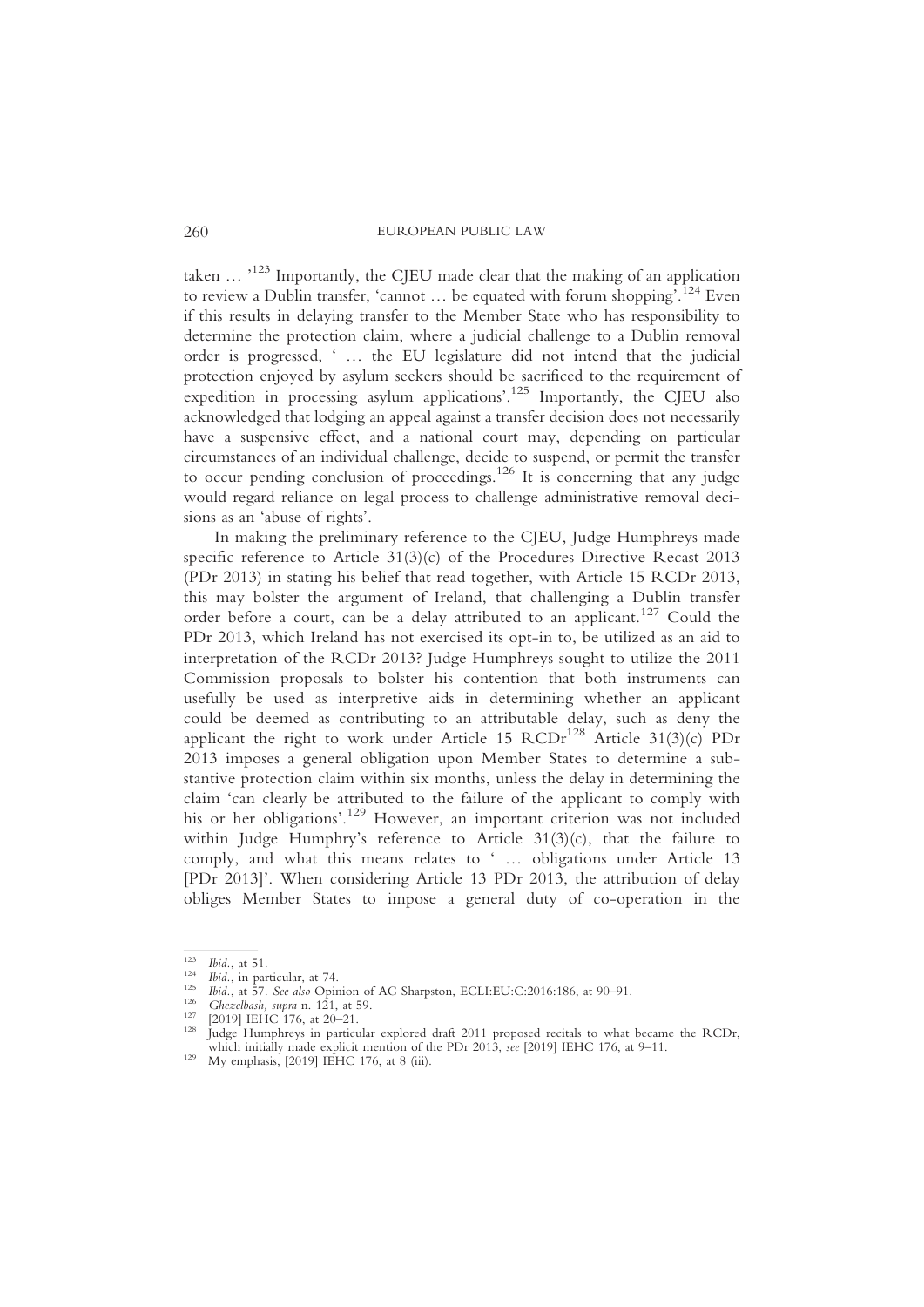assessment of a substantive protection claim.<sup>130</sup> However, it has to be borne in mind, that the duty of co-operation under the PDr 2013, relates solely to protection applicants whose substantive protection claim is being determined by authorities of a Member State. The 2018 Regulations already include in substance these precise obligations as to when under Regulation 11, a refusal on permission to work, may be denied due to attributable delay by the applicant.<sup>131</sup> So, with domestic law imposing substantially the same concept of attributable delay vis-à-vis the PDr 2013, the necessity for a response to this question must be raised. While the question may not appear objectionable on the face of the record, it also should be highlighted that this appears to be an attempt by the judge to re-litigate an issue (using non-transposed asylum directives as an interpretive tool in Irish asylum law), where Irish superior courts have indicated that this should not be done.<sup>132</sup> In my view, this question proposed is somewhat perplexing, and I would contend, unnecessary to resolving the legal question at the heart of this case, given that the concept of attributable delay is dealt four-square within Regulation 27 of the 2018 Regulations,<sup>133</sup> as permitted by Article 15 RCDr 2013.

With the High Court reference then sent to the CJEU, Judge Humphreys had invited IPAT to follow his analysis provided in the interim until the CJEU provided a response.<sup>134</sup> This would have resulted in a rejection of the right to

<sup>130</sup> Reference is explicitly made in Art. 13 PDr 2013 to Art. 4(2) of the Qualification Directive Recast 2011 (QDr 2011) obligations on applicants within the substantive determination process, and which imposes an obligation on the protection applicant to disclose statements, documents, travel routes, previous asylum claims etc. Art. 13(2) PDr 2013, further specifies that Member States, in implementing obligations to impose a duty of coo-operation, may require a protection applicant to report to authorities, inform the Member States of where she is residing, search the protection applicant, while respecting her dignity and integrity, take a photo of the applicant and record her oral statements to

Member State authorities.<br>
131 Discussed above, at 5.<br>
132 Judge Humphreys in effect accepted that he was doing this, *see* [2019] IEHC 176, at 20–21, stating his belief that the Court of Appeal decision in X and X v. Minister for Justice and Equality [2018] IECA 124, at 64, which overruled Judge Humphreys High Court decision [2016] IEHC 377, at 82, as to whether Art. 32 and Art. 34 of the PDr 2013 could be relied upon by him in coming to his decision on subsequent asylum applications. It should be noted, that the issue of utilizing asylum directives which Ireland had not exercised its opt-in to, and what precise impact they had in the Irish legal system, was also considered in C.A. & anor. v. Minister for Justice and Equality and ors [2014] IEHC 532, at 11.09-11.10 and N.H.V. v. Minister for Justice and Equality [2016] IECA 86, where Finlay Geoghegan J. (in the context at the time, of the then non-transposition of the RCDr 2013), stated, at 44, 'Ireland had already sometime previously elected to opt-out of the 2013 Reception Directive as it was fully entitled to do. By so electing, it must be accepted that the topics which were the subject matter of the Directive itself remained entirely within the sovereign realm of this State and, accordingly, fell outside

the scope of EU law.<br>
133 Discussed above, at 5.<br>
134 [2019] IEHC 176, at 37. The CJEU welcomes judges providing information on how legal questions may be resolved, see Recommendations to National Courts and Tribunals in Relation to the Initiation of Preliminary Ruling Proceedings [2018] OJ C257/01, at 17.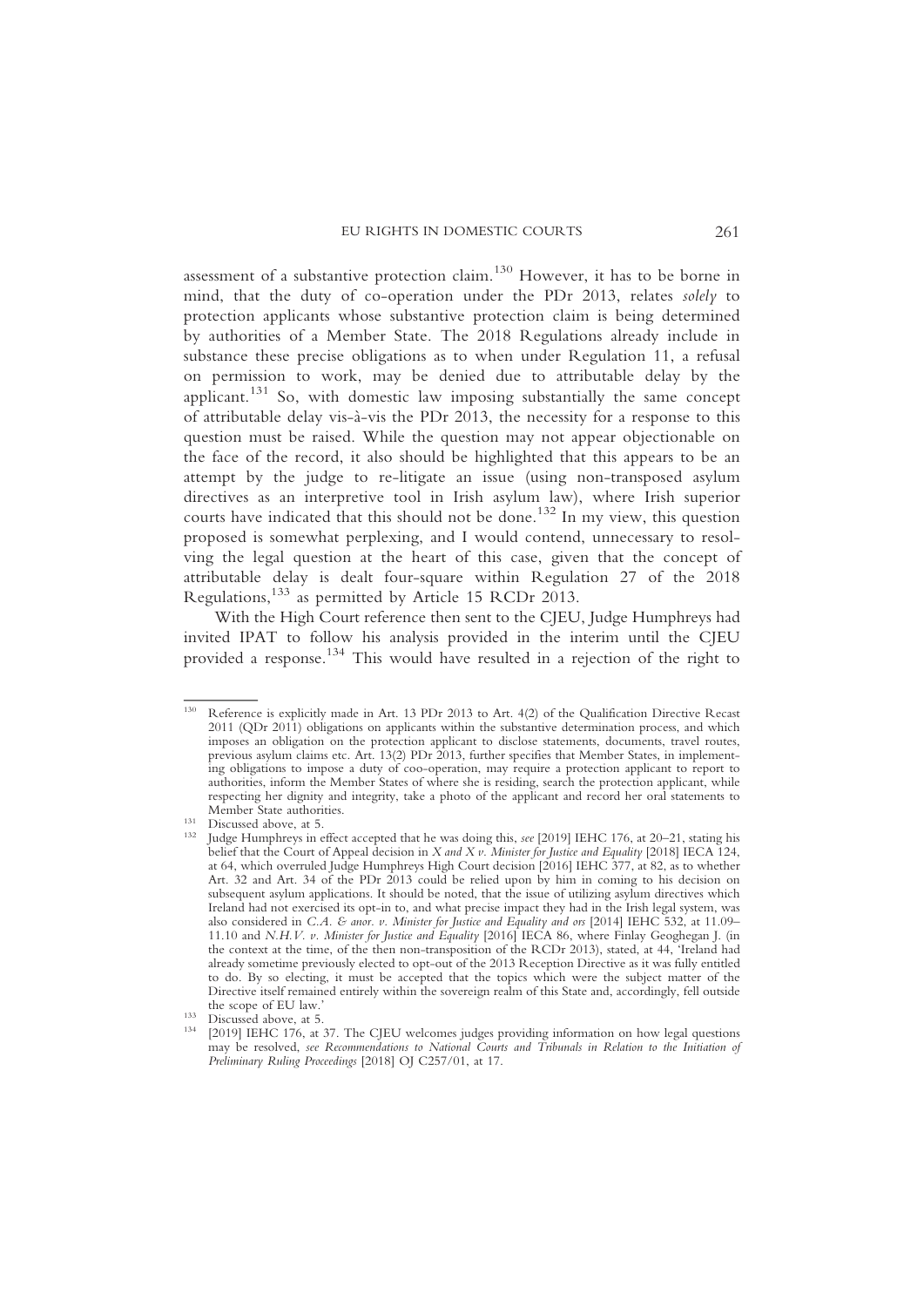enter the labour market for persons subject to an unexecuted Dublin transfer who otherwise met conditions to access the labour market. In Unknown Nationality<sup>135</sup> and Iraq,<sup>136</sup> Tribunal Member Carroll, declined to follow Judge Humphreys suggested approach. Rather than following her previous decisions,<sup>137</sup> the Tribunal Member referred two questions to the CJEU, which substantially align with the questions asked by Judge Humphreys on meaning of 'applicant' for the purposes of the RCDr  $2013$ ,  $^{138}$  and a question of what constitutes an 'attributable delay'. <sup>139</sup> This itself is a fairly major departure from how legal systems operate in Ireland, whereby if there was a decision from the High Court, the IPAT would be obliged to follow this decision. Yet, given that Judge Humphreys answers were a suggested approach, pending determination by the CJEU, nothing would have prevented Tribunal Member Carroll from finalizing the case. Nonetheless, aware of the respective powers between a 'mere' tribunal and the approach that had found favour in the High Court, the requests for a preliminary reference from IPAT, was perhaps the most legally astute move.

# 4 ACKNOWLEDGING THE DUBLIN REALITIES

As documented and analysed extensively by  $\text{Costello}^{140}$  and others,<sup>141</sup> the Dublin system has never actually functioned in the manner it was supposed to. Just focusing on Ireland, between 2016 and 2018, there were 1,151 decisions approving outgoing Dublin transfers from Ireland to another EU Member State.<sup>142</sup> Between 2016 and 2018, 105 persons were transferred from Ireland to another European Union Member State.<sup>143</sup> Acknowledging some caution with these statistics, as they are not comparing like for like, these statistics nevertheless paint a picture of a highly ineffective operation of the Dublin system in Ireland. Therefore, the question of reception rights for persons subject to Dublin procedures is an important one. In most cases, a transfer to another EU Member State

<sup>&</sup>lt;sup>135</sup> Unknown Nationality [2019] IPAT 4 RC, at 20.<br>
<sup>136</sup> Iraq [2019] IPAT 7 RC, at 23.<br> *S.S. Pakistan* [2018] IPAT 21 RC and *Albania* [2019] IPAT 3 RC.<br> *Unknown Nationality* [2019] IPAT 4 RC.<br>
<sup>139</sup> *Iraq* [2019] IPAT

<sup>2020),</sup> in particular, Ch. 6. 141 See e.g. Peter Nedergaard, Borders and the EU Legitimacy Problem: The 2015–16 European Refugee Crisis, 40(1) Pol'y Stud. 80 (2019).

<sup>&</sup>lt;sup>442</sup> Eurostat, *Decisions on 'Outgoing' Dublin Requests*, https://appsso.eurostat.ec.europa.eu/nui/show.do?<br>dataset=migr\_dubdo&lang=en.

dataset imgr\_dubdoechang=en.<br><sup>143</sup> These statistics are not absolutely comparable, given that transfers may have occurred for applicants outside these year ranges. Nevertheless, they do evidence the low number of transfers that will occur, even post decisions permitting a Dublin transfer.